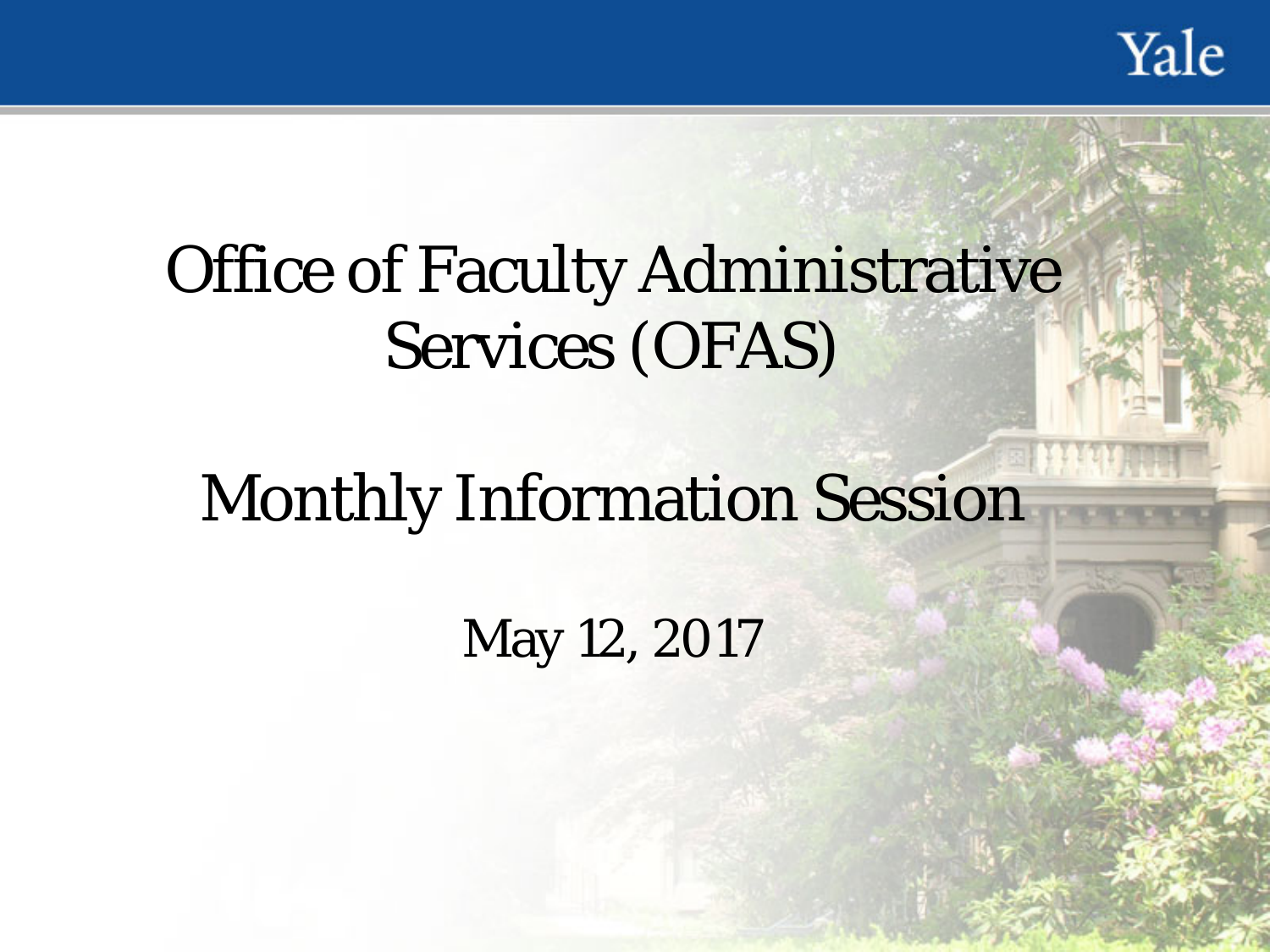



- Important Notices and Reminders
- $\triangleright$  Summer Compensation update
- $\triangleright$  Paying faculty in the summer
- $\triangleright$  Onboarding new faculty hires and rehires
- $\triangleright$  Off-boarding departing faculty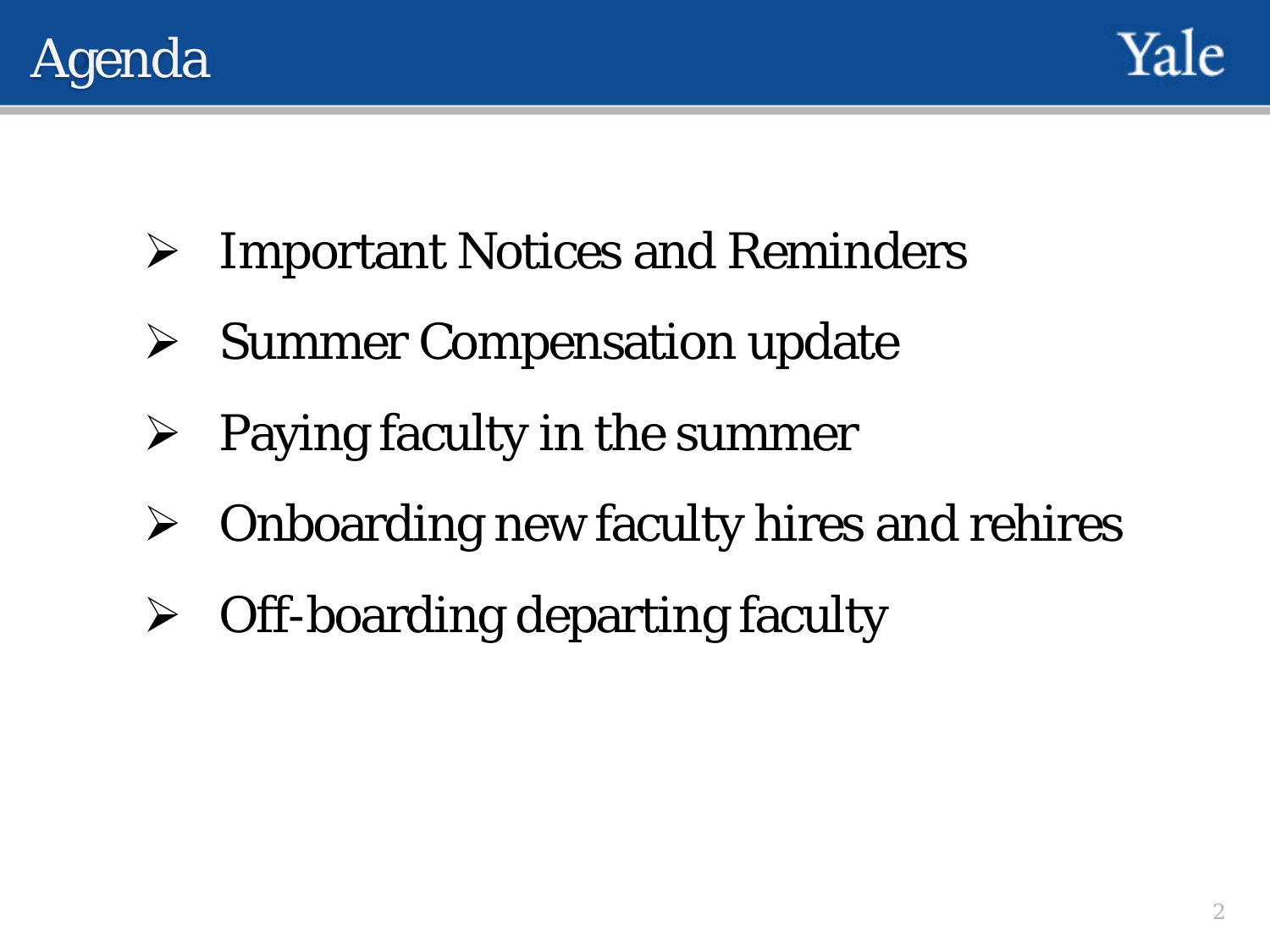### Important Notices and Reminders

To  $\bullet$ 



Read the Workday @ Yale email to keep informed of changes.

Recent highlights include:

- A notice about START being replaced
- The purpose of the blue dot beside your name in Workday
- Changes to the Workday @ Yale Training site

| Wed 5/3/2017 11:48 AM                              |                                                                                                                                                                                                                                          |  |  |  |  |
|----------------------------------------------------|------------------------------------------------------------------------------------------------------------------------------------------------------------------------------------------------------------------------------------------|--|--|--|--|
| Workday@Yale <workday@yale.edu></workday@yale.edu> |                                                                                                                                                                                                                                          |  |  |  |  |
| Workday@Yale Weekly Update (5/3-5/9)               |                                                                                                                                                                                                                                          |  |  |  |  |
| Workday@Yale Community                             |                                                                                                                                                                                                                                          |  |  |  |  |
|                                                    | If there are problems with how this message is displayed, click here to view it in a web browser.<br>Click here to download pictures. To help protect your privacy, Outlook prevented automatic download of some pictures in this messac |  |  |  |  |
| $\pmb{\times}$                                     |                                                                                                                                                                                                                                          |  |  |  |  |
| <b>Weekly News and Updates</b>                     | May 3 - 9, 2017                                                                                                                                                                                                                          |  |  |  |  |
| <b>Business</b>                                    | <b>START Users, Prepare for Go-Live</b>                                                                                                                                                                                                  |  |  |  |  |
|                                                    | Yale's automated tool for requesting or removing access                                                                                                                                                                                  |  |  |  |  |
|                                                    | to Yale applications and services is retiring. Read more                                                                                                                                                                                 |  |  |  |  |
|                                                    | For Distribution: P2P Information Sheet for Faculty                                                                                                                                                                                      |  |  |  |  |
|                                                    | Kathy Byington requests that Lead Administrators                                                                                                                                                                                         |  |  |  |  |
|                                                    | distribute a second customized Workday information                                                                                                                                                                                       |  |  |  |  |
|                                                    | sheet to their faculty members. Read more                                                                                                                                                                                                |  |  |  |  |
|                                                    | Workday@Yale Answers Questions from the                                                                                                                                                                                                  |  |  |  |  |
|                                                    | <b>Community</b>                                                                                                                                                                                                                         |  |  |  |  |
|                                                    | Answers to this week's top questions from the                                                                                                                                                                                            |  |  |  |  |
|                                                    | Workday@Yale email inbox, community meetings, and                                                                                                                                                                                        |  |  |  |  |
|                                                    | information sessions are now online. Read more                                                                                                                                                                                           |  |  |  |  |
|                                                    | <b>Effort Certification is Moving from ERS to Workday</b>                                                                                                                                                                                |  |  |  |  |
|                                                    | <b>Operations</b>                                                                                                                                                                                                                        |  |  |  |  |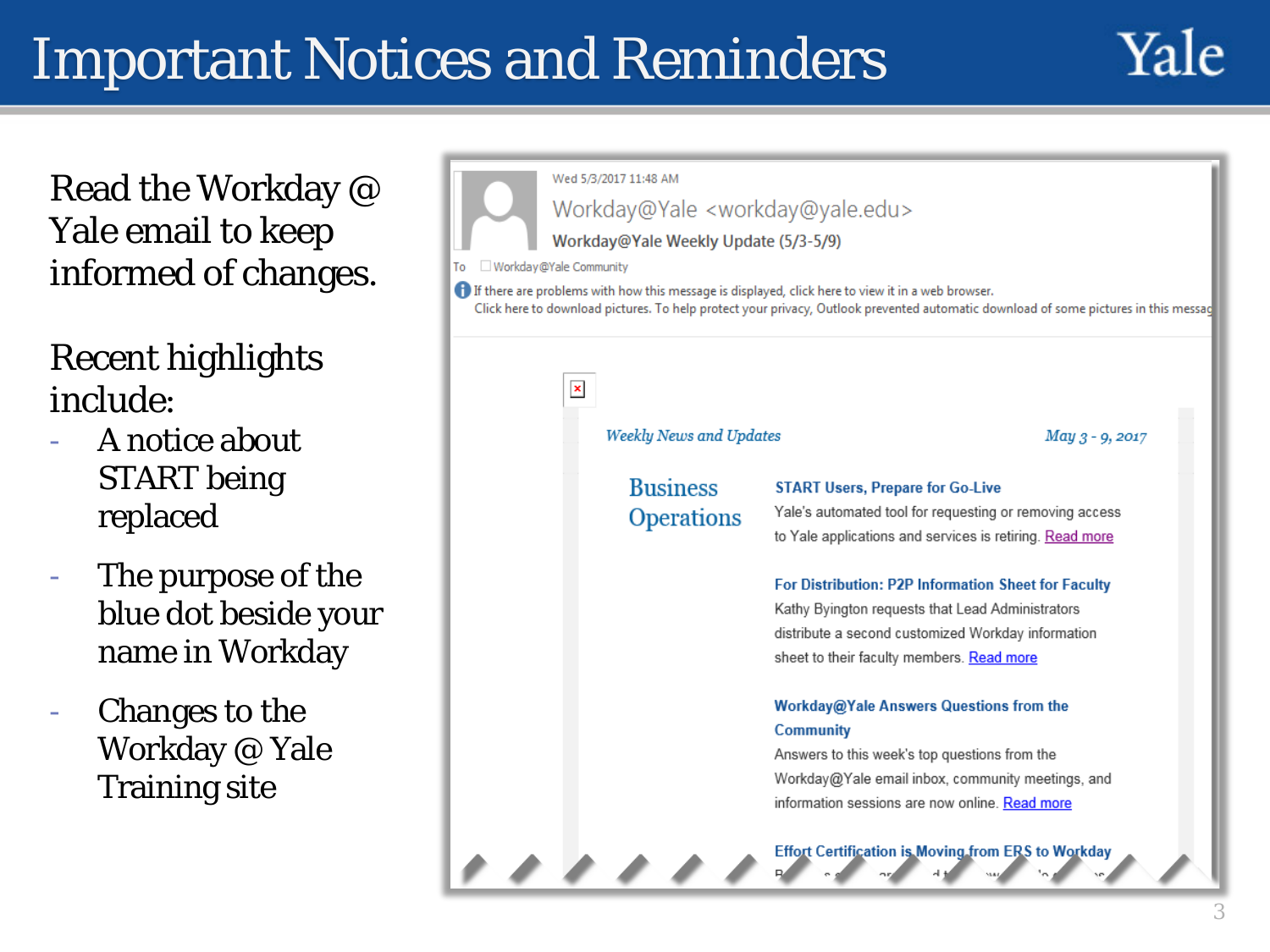## Important Notices and Reminders

Yale

June through September - Deadline for submitting materials for processing is 30 days in advance of effective date

### June 7, 2017 – Deadline to submit Charging Instructions with PTAEOs

- Reminder.
- Charging will not be entered for new hires with start date of 9/1/17 or later
- New Faculty Compensation Approval Form will be available next week
- Refer to [OFAS Calendar of Changes](http://facultyadmin.yale.edu/calendar-changes-summer-2017) for specific details

### OFAS Training Sessions – Posted on OFAS calendar

- Register in [TMS](https://bmsweb.med.yale.edu/tms/tms_enrollments.courses?owner=OFAS&category=OFAS&std_id=&category_id=983)
- Workday training
- Academic Hierarchy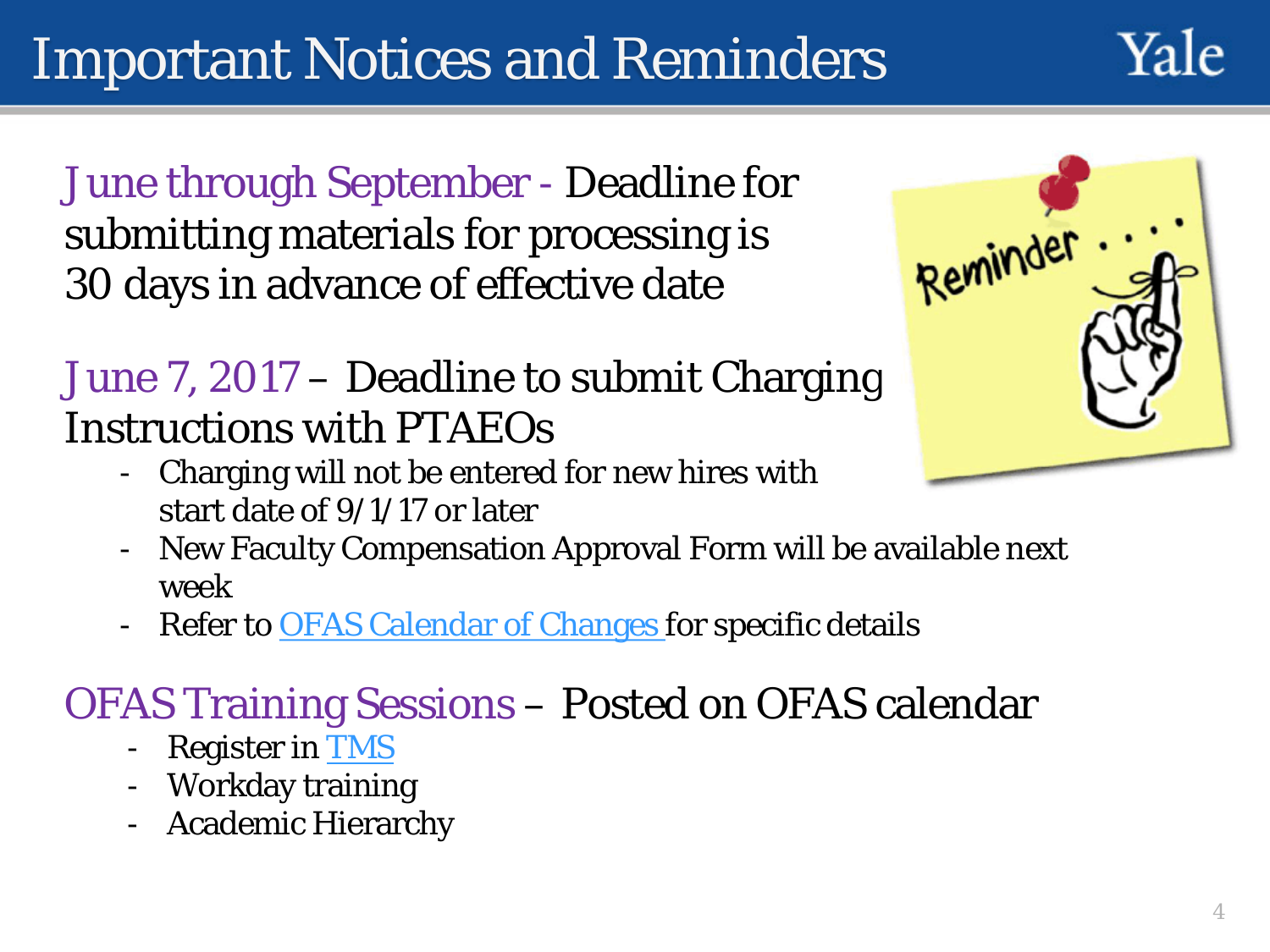

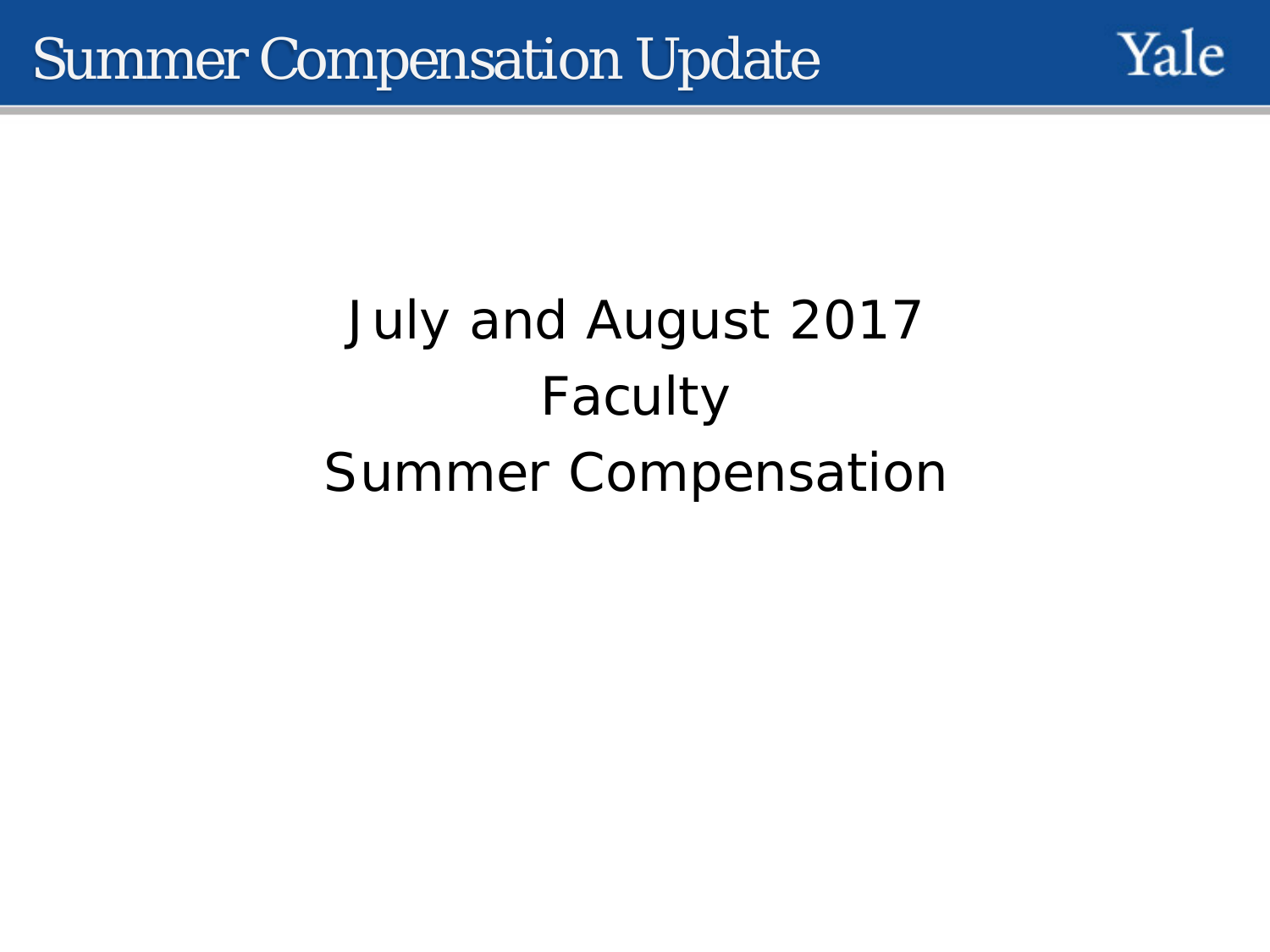

Yale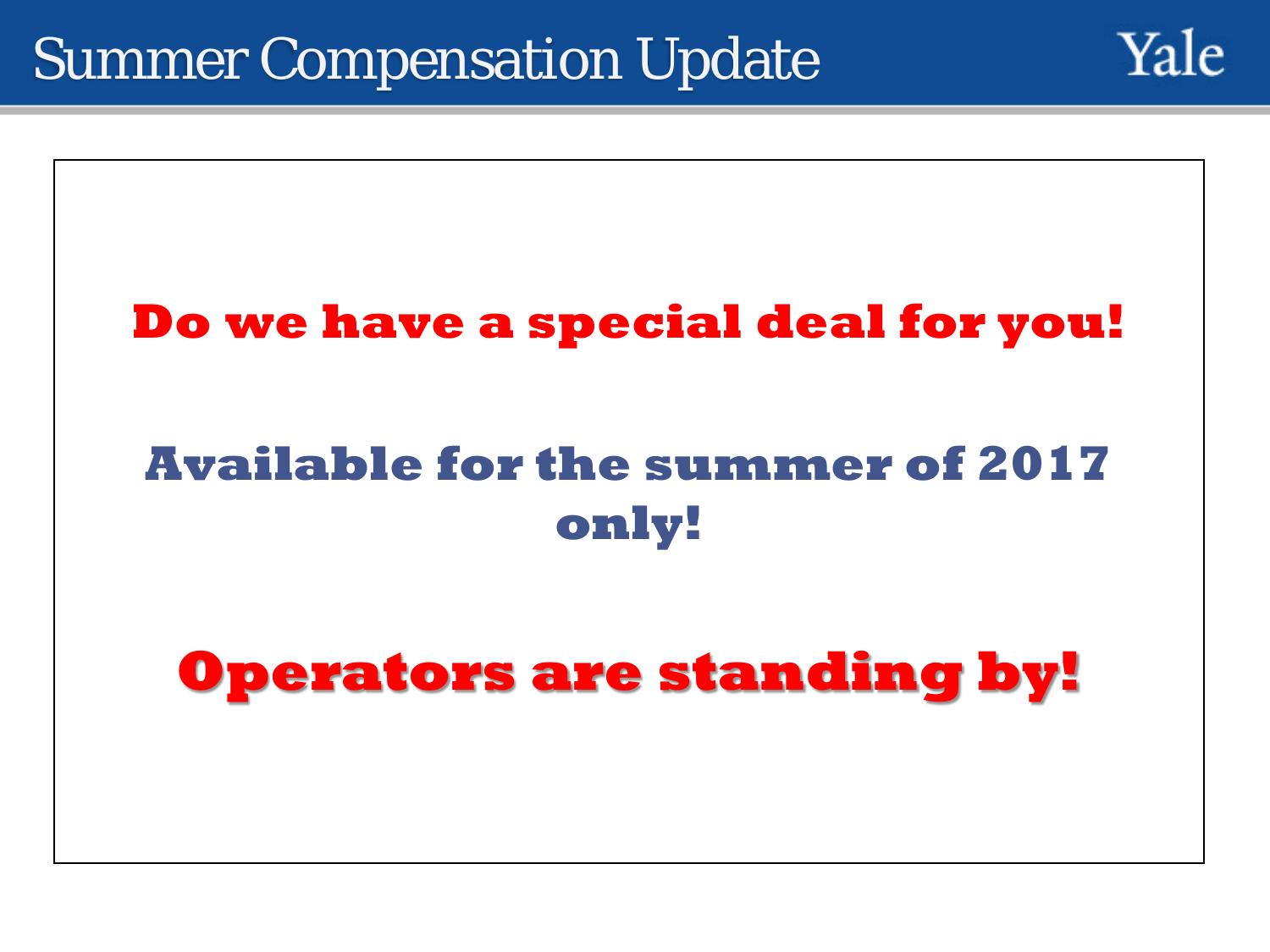

### Departments fill out the form, but...

### Workday data entry will be done CENTRALLY!!!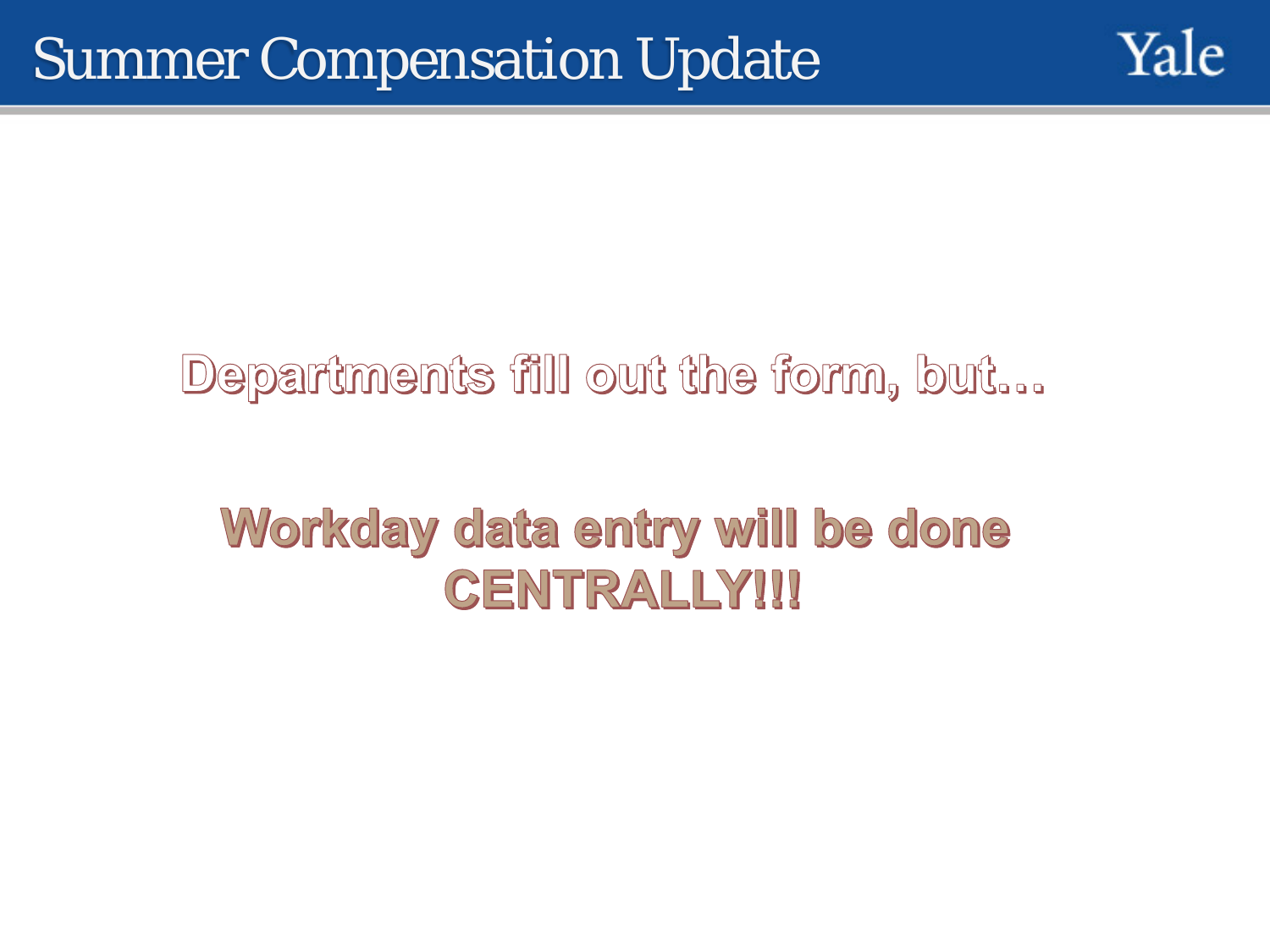

**July Amount** 

Amount

**August Amount** 

Amount

Must Complete Roth

Must Co lete Both

Alloc<sup>9</sup>

Alloc %

The form is available on the policies and [procedures website: https://your.yale.edu/policies](https://your.yale.edu/policies-procedures/forms)**procedures/forms** 

Start submitting as soon as you have all the necessary information!<br>
Please use the form from PPDFV as it is possible there will be future revisions as we get more experience with Workday

SUMMER COMPENSATION PAYMENTS July Activity Dates: 7/1/17 to 7/31/17 % of Ninth .<br>Note: Requests to approve summer salary made after the manth in which the effort was devoted are generally unallowable, and will anly be 0.00% aparaved under exceptional circumstances eriod Activity<sup>\*</sup> **JULY Costing Allocations** Not Needed If Runded From Gran AYA (Alumni Assoc.) **Runding** Cost Cent Project Assignee NH (NH-funded) Gr. Gr. GS. YD. Cost Shame mailette et et latiniei Other Semanard Awards SC-Summer Componsation Yeld Summer Session TOTAL (must equal 100%): n m<sup>sk</sup> Select only one. If any funding is NIH, you must check the NIH box FRMS ONLY: Review of Grant Allocation completed by: August Activity Dotes: 8/1/17 to 8/31/17 % of Ninth .<br>Note: Requests to approve summer solary made after the manth in which the effort was devoted are generally unallowable, and will only be 0.00% an or ou oil under concention of pincumate news. **AUGUST Costing Allocations** Period Activity<sup>\*</sup> Not Needed if Funded From Grant **Rinding** AYA (Alumni Assoc.) **Cost Canto** Program Project Assignee Not been Australia Gr. Gr. GS. YD **Cost-Share** Ola (Office of Indi Affairs) Other Sponsored Awards SC-Summer Componsation Yell: Summer Session Select only one. If any funding is NIH, you must check the NIH box TOTAL (must equal 100%): FRMS ONLY: Review of Grant Allocation completed by: **PREPARER IN FORMATION** .<br>All fines is a sposo-imposed selery anglieg. NRN, donal charge that sporsor in excess of the established enros<br>B. Sporsoad Research funding formare than 2.5 Stranegulnes suftorization from provad of los which must be att C. LSU or GA Andho neguhez sunnor enich must be affair .<br>Katalog 1941 - Martin California<br>Katalog 1945 Y THAT I AN RESPONSELE FOR ANY FUTURE LADDROI TRIREUTION CHANGES TOTHIS PAYMENT AND I WILL NOT CHANGE THE ALLOCATION RATIO BETWEEN DIFFERENT SOURCE Provost's Office Only: Workday Entry done

Yale University FACULTY SUMMER COMPENSATION FORM

Business Per tranfold advance and the responsible for the funding sources verifies funding is available and that a written request from the faculty mamber regarding the allocation of his/her summe

Dean (if required)

3501 FR.08 \_\_\_\_ Revision Date: 5/10/17

Workday Approval Done

UEF.

**EMPIOYEE INFORMATION Frankrupe Name:** Primary Academic Rank: Summer Compensation Supervisory Organization

**FTE Annual Salary** 

**Business Partner:** 

2nd Business Partner:

Reason: Summer Compensation Assignment AUTHORIZATIONS (plaase provide signature and date)

tompe radion à on file in the department business office.

Second Bus. Partner only needed if funding is from multiple units

Submit form and appropriate back-up to provostforms@yale.ed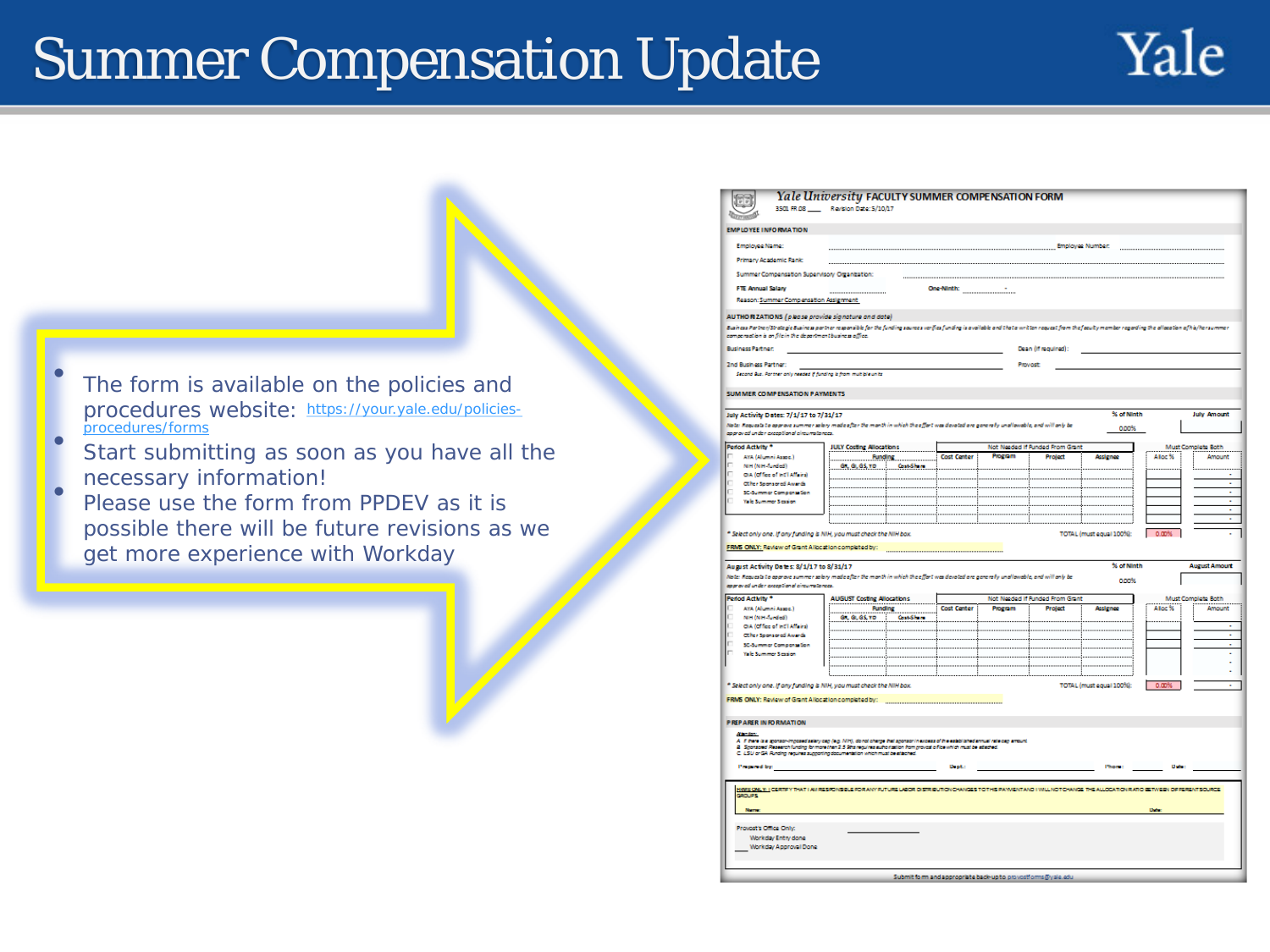

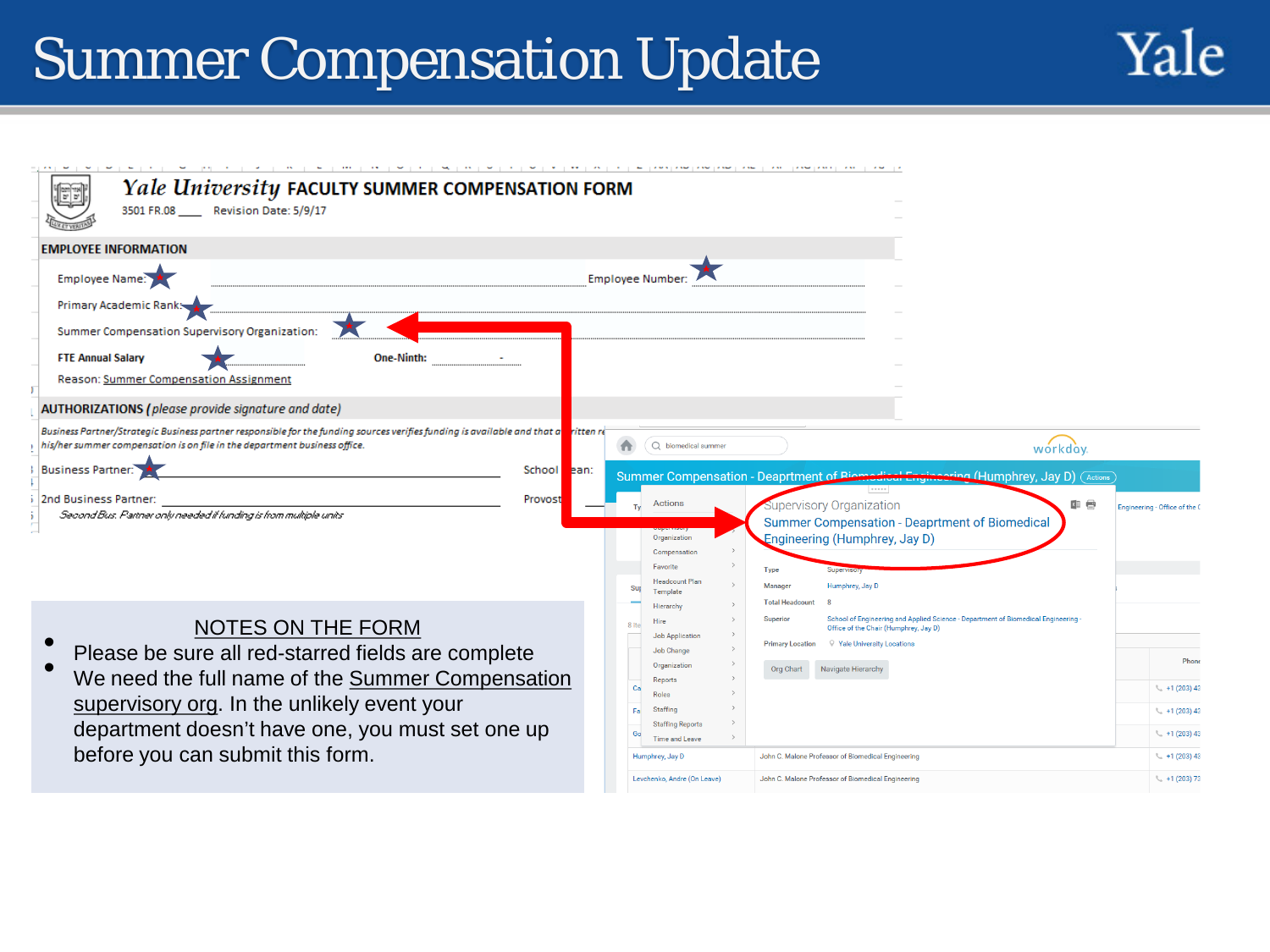

| Period Activity"                                                                                                                                                                                                                                                                                                                                                                   | <b>JULY Costing Allocations</b>       |                | Not Needed if Funded From Grant |         |                                                 |                | Must Complete Both   |
|------------------------------------------------------------------------------------------------------------------------------------------------------------------------------------------------------------------------------------------------------------------------------------------------------------------------------------------------------------------------------------|---------------------------------------|----------------|---------------------------------|---------|-------------------------------------------------|----------------|----------------------|
| AYA (Alumni Assoc.)<br>NIH (NIH-funded)<br>OIA (Office of Int'l Affairs)                                                                                                                                                                                                                                                                                                           | Funding<br>GR, GE, GS, YD: Cost-Share | Cost<br>Center | Program                         | Project | Assignee                                        | Alloc $\times$ | Amount               |
| Other Sponsored Awards<br>SC-Summer Compensation<br>Yale Summer Session                                                                                                                                                                                                                                                                                                            |                                       |                |                                 |         |                                                 |                |                      |
|                                                                                                                                                                                                                                                                                                                                                                                    |                                       |                |                                 |         |                                                 |                |                      |
|                                                                                                                                                                                                                                                                                                                                                                                    |                                       |                |                                 |         | TOTAL (must equal 100%):<br>% of Ninth<br>0.00% | 0.00%          | <b>August Amount</b> |
| " Select only one. If any funding is NIH, you must check the NIH box.<br><b>FRMS ONLY:</b> Review of Grant Allocation comp<br>August Activity Dates: 8/1/17 to 8/31/17<br>Note: Requests to approve summer salary made after the month in which the effort was devoted are generally<br>unallowable, and will only be approved under exceptional circumstances.<br>Period Activity | <b>AUGUST Costing Allocation</b>      |                | Not Needed if Funded From Grant |         |                                                 |                | Must Complete Both   |
| AYA (Alumni Assoc.)<br>NIH (NIH-funded)                                                                                                                                                                                                                                                                                                                                            | Fundina<br>GR, GE, GS, YD, Cost-Share | Cost<br>Center | Program                         | Project | Assianee                                        | Alloc $\times$ | Amount               |
| OIA (Office of Int'l Affairs)                                                                                                                                                                                                                                                                                                                                                      |                                       |                |                                 |         |                                                 |                |                      |
| Other Sponsored Awards<br>SC-Summer Compensation                                                                                                                                                                                                                                                                                                                                   |                                       |                |                                 |         |                                                 |                |                      |

### NOTES ON THE FORM

**FUNDING:** If the allocation is charged to a grant, you only need to enter the Grant code (GR#####) and can skip the other charging instruction fields. All other funding codes (gifts, Yale Designated, endowment) will need complete charging instructions entered: Cost Center, Program, Project. For costsharing, you'd enter both the GR and other funding code as well as the rest of the charging instructions.

**JULY (or AUGUST) AMOUNT:** This is the amount you are going to pay the person.

**ALLOC %:** This is where you enter the percentage of the July Amount you want to allocate to this charging instruction line.

**AMOUNT:** Right now the spreadsheet is set up to calculate the dollar amount as a function of the number you enter into "July Amount" and the "Alloc %" fields. If you need to allocate based on a fixed dollar amount, simply overwrite the formula in the "Amount" column and manually add the percentage allocation in the "Alloc %" column.

You must complete both the Alloc % and Amount columns and be sure to allocate 100% of the payment amount.

**FRMS REVIEW:** This field is for FRMS staff to indicate they have reviewed and validated the cost allocations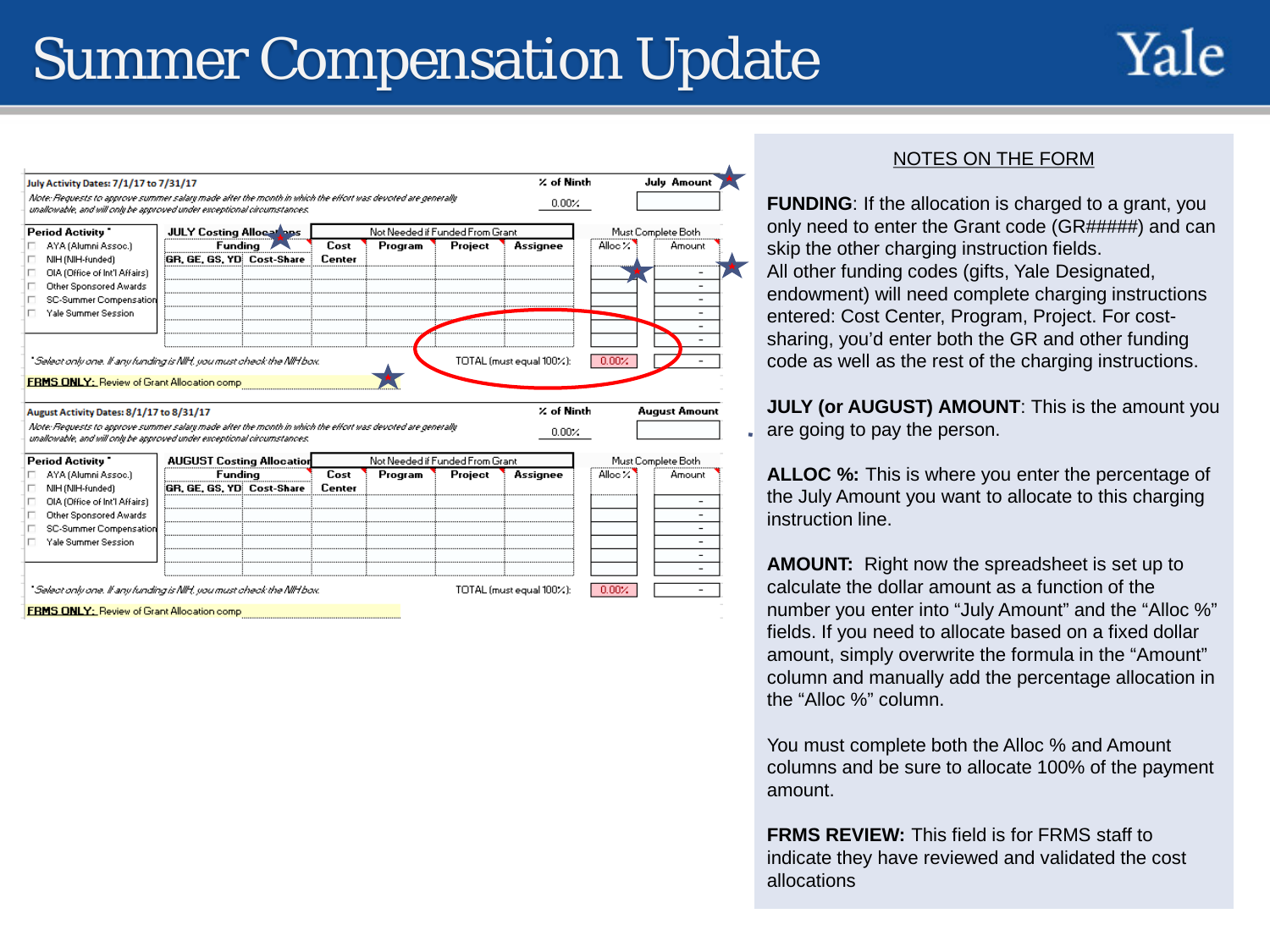| A. If there is asymptor impareds alony cap (e.g. NIH), do not charge that spaces in excuss of the established annuals ate cap amount.<br>G. LSUm GAF unding requirect up parting dacumentation which must be attached. | E. Spaniared Eurearch funding for more than 2.5 fthree quires authorization from provart office which must be attached.                                              |               |       |
|------------------------------------------------------------------------------------------------------------------------------------------------------------------------------------------------------------------------|----------------------------------------------------------------------------------------------------------------------------------------------------------------------|---------------|-------|
| Prepared by:                                                                                                                                                                                                           | Dept.:                                                                                                                                                               | <b>Phone:</b> | Date: |
|                                                                                                                                                                                                                        |                                                                                                                                                                      |               |       |
|                                                                                                                                                                                                                        |                                                                                                                                                                      |               |       |
|                                                                                                                                                                                                                        | FRMS ONLY: ICERTIFY THAT IAMRESPONSIBLE FOR ANY FUTURE PAYROLL COSTING ADJUSTMENTS TO THIS PAYMENT AND I WILL NOT CHANGE THE ALLOCATION RATIO BETWEEN GRANTS, GIFTS, |               |       |
| ENDOWMENTS AND YALE DESIGNATED WITHOUT PRIOR APPROVAL.<br><b>Home:</b>                                                                                                                                                 |                                                                                                                                                                      | Date:         |       |
|                                                                                                                                                                                                                        |                                                                                                                                                                      |               |       |
| Provost's Office Only:                                                                                                                                                                                                 |                                                                                                                                                                      |               |       |
| Workday Entry done                                                                                                                                                                                                     |                                                                                                                                                                      |               |       |

- NOTES ON THE FORM<br>Please be sure to complete preparer information.
- Note that if you are changing funding source groups, you must obtain fresh approvals from the Provost's Office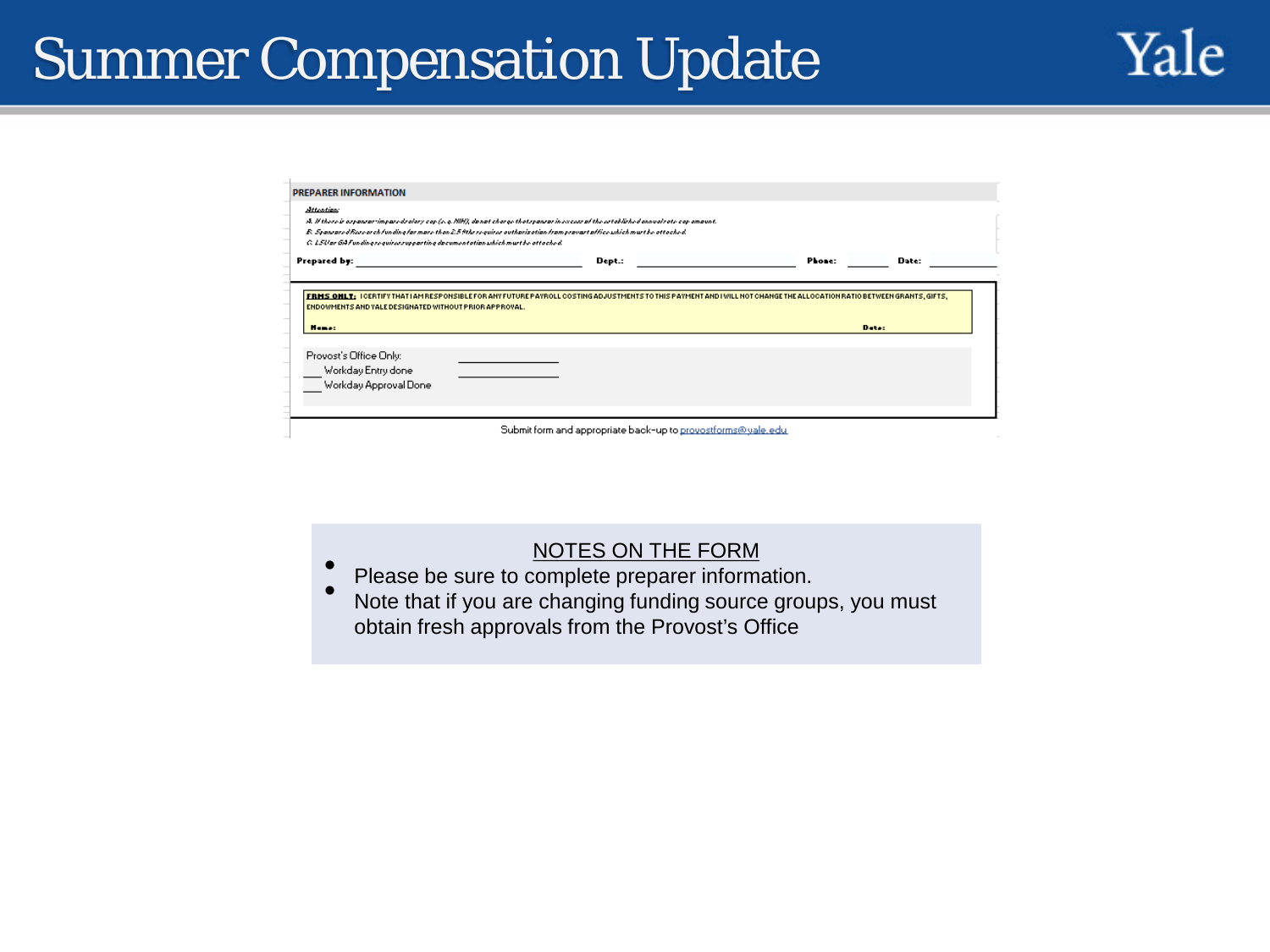Yale

| А    | в                                                                                                                                                                                                                                                                                                                                                                                                                                                                                                                                                                                                                                                                                          | c |
|------|--------------------------------------------------------------------------------------------------------------------------------------------------------------------------------------------------------------------------------------------------------------------------------------------------------------------------------------------------------------------------------------------------------------------------------------------------------------------------------------------------------------------------------------------------------------------------------------------------------------------------------------------------------------------------------------------|---|
|      | <b>Summer Compensation Tips</b>                                                                                                                                                                                                                                                                                                                                                                                                                                                                                                                                                                                                                                                            |   |
|      | You can only pay summer comp to people with active (9-month Annual Work Period) teaching appointments in<br>Workday, If they are 12-month employees, they are not eligible for summer compensation. If they do not have an<br>active appointment, they must be given a Workday job. Be sure to check whether faculty have active appointments<br>for the period of time you wish to pay them summer comp. Note: For emeriti faculty you must ADD a "Teacher<br>Summer Program" job for them. For active retired faculty and others who do not have an active appointment, you<br>need to HIRE them into a "Teacher Summer Program" job.                                                    |   |
|      | If you wish to give summer compensation to someone who is not in your supervisory org, you need to contact the<br>home department and be assured the faculty member has an active teaching appointment for the period you will be<br>employing/paying him or her.                                                                                                                                                                                                                                                                                                                                                                                                                          |   |
|      | People should be paid for the month the work was performed.                                                                                                                                                                                                                                                                                                                                                                                                                                                                                                                                                                                                                                |   |
|      | Preparers: Please complete all your information in the preparer section                                                                                                                                                                                                                                                                                                                                                                                                                                                                                                                                                                                                                    |   |
|      | Scan completed forms and back-up (needed only for non-grant payments) to provostforms@yale.edu. No cc to<br>Provost's Office or OFAS staff is necessary. Please include the last name of the faculty member(s) in the subject<br>line or body of the email so we can do email searches if needed.                                                                                                                                                                                                                                                                                                                                                                                          |   |
|      | Notes on selecting Period Activity:<br>Select only one; if any part of the funding is from an NIH grant, check "NIH". If any part of the funding is another type<br>of grant, select "Other Sponsored Awards". Use "SC-Summer Compensation" if the payment does not fit into one of<br>the other categories.                                                                                                                                                                                                                                                                                                                                                                               |   |
|      | Notes on the Allocation fields:<br>1. If you supply a GR (grant) number, you do not have to complete the Cost Center, Program or Project fields.<br>2. If the allocation is for cost-sharing, enter GR in the first column and the cost-share fund in the second. You will<br>need to supply Cost Center, Program and Project.<br>3. For Workday costing, we need both the percentage allocation and the dollar allocation. The spreadsheet is set up<br>to calculate dollars using the percentage you enter, but you can overwrite the formulas want to enter the dollar<br>amounts. However, if you do, you will have to add the percentages manually. As usual, totals must equal 100%. |   |
|      | For July and August 2017 only:<br>Departments SHOULD NOT do the data entry of summer compensation into Workday for July and August 2017. The<br>Provost's Office will take care of that part.                                                                                                                                                                                                                                                                                                                                                                                                                                                                                              |   |
|      | <b>Tips</b><br>Form<br>$^{(+)}$<br>4                                                                                                                                                                                                                                                                                                                                                                                                                                                                                                                                                                                                                                                       |   |
| FADY | 舶<br>⊞<br>m<br>间                                                                                                                                                                                                                                                                                                                                                                                                                                                                                                                                                                                                                                                                           |   |

There is a "Tips" tab in the Excel workbook that summarizes key points in this presentation.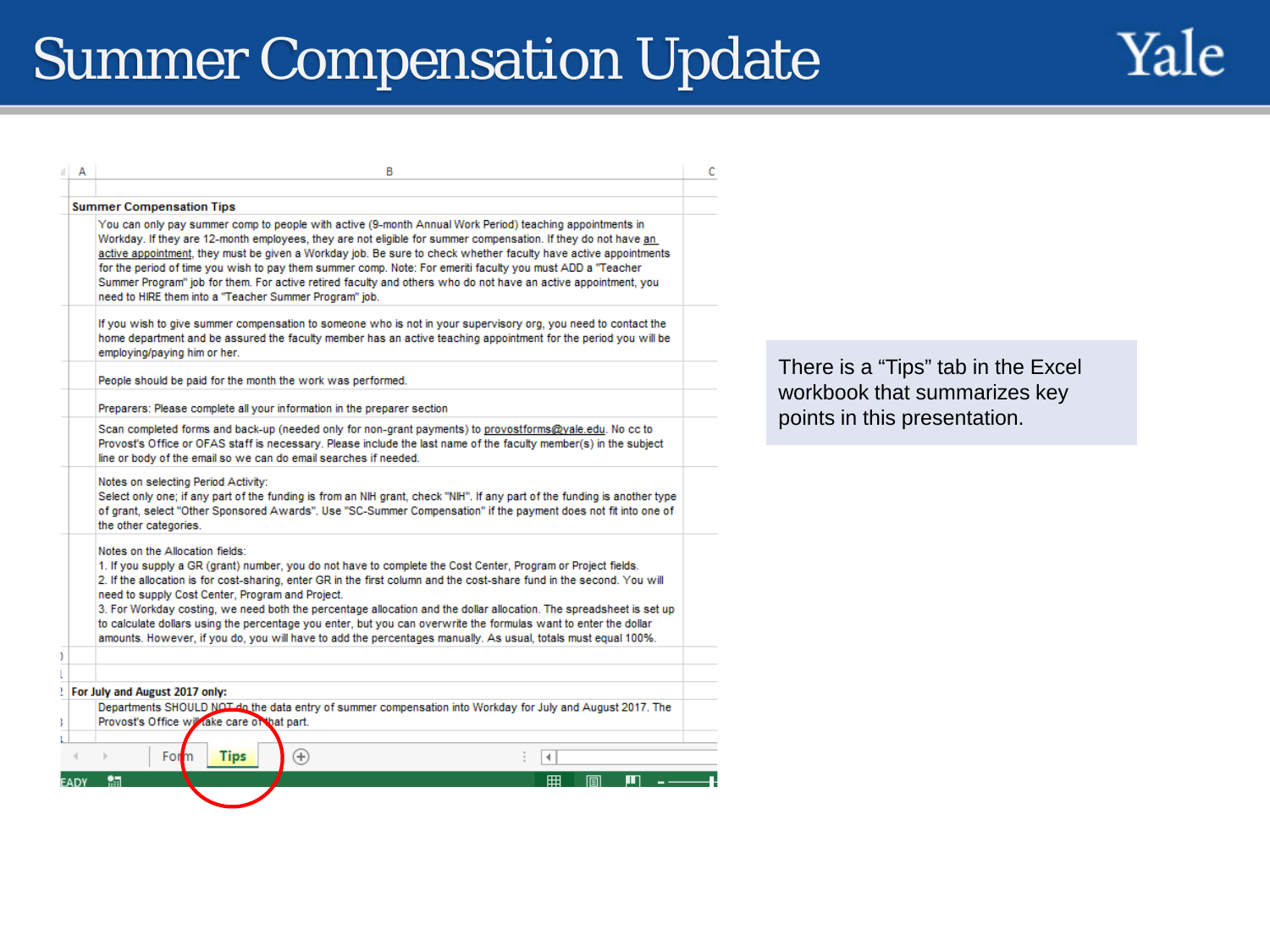

# Deadlines for Summer Compensation JUNE: Wednesday, June 14 JULY: Wednesday, July 12 AUGUST: Monday Aug 14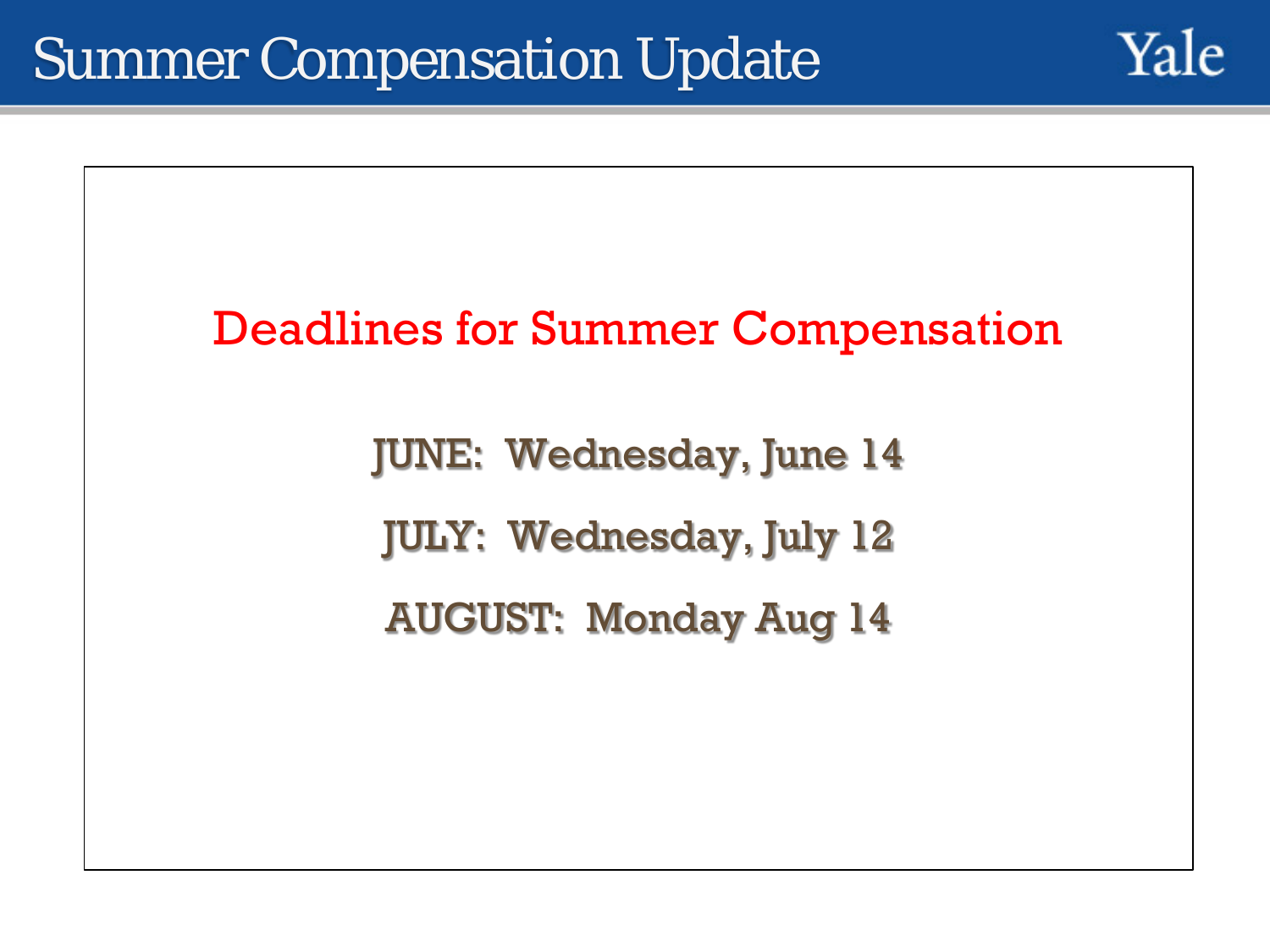



### COORDINATE!

Reminders!

If you're paying another department's faculty member, let the home department know as payment for work represents EFFORT. Also, you'll need their help to determine appointment status.

### VALIDATE!

Is the person actually eligible to receive summer comp? Is there an active, paid teaching appointment for the period?





APPROVE! Form needs to be signed by the business administrator responsible for the funding source

### DOCUMENTATION!

If the funding source is non-grant, include back-up



### DON'T WAIT!

Send forms to [provostforms@yale.edu](mailto:provostforms@yale.edu) Please, no cc to OFAS or Provost's Office staff

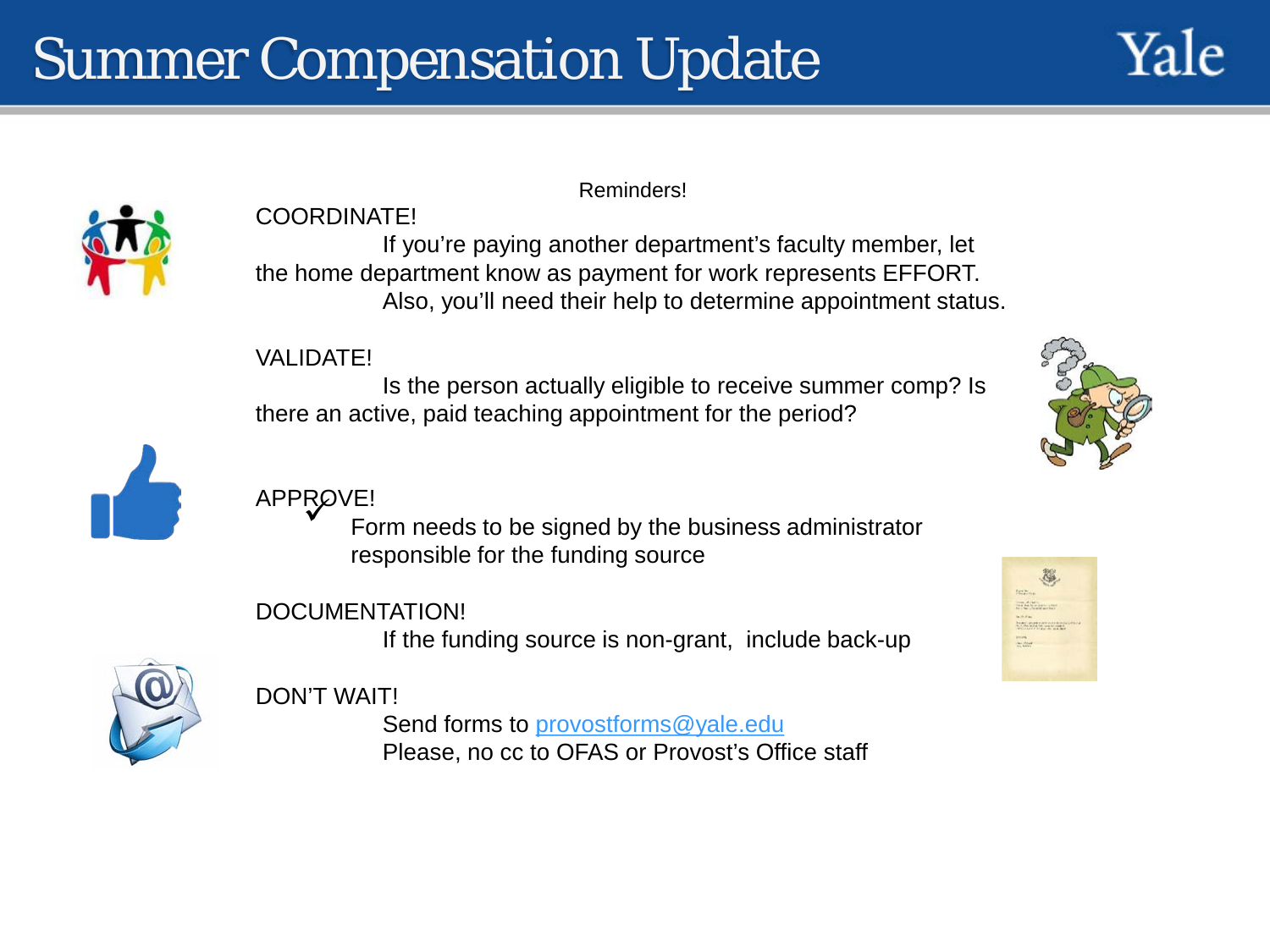

# Paying faculty in the summer

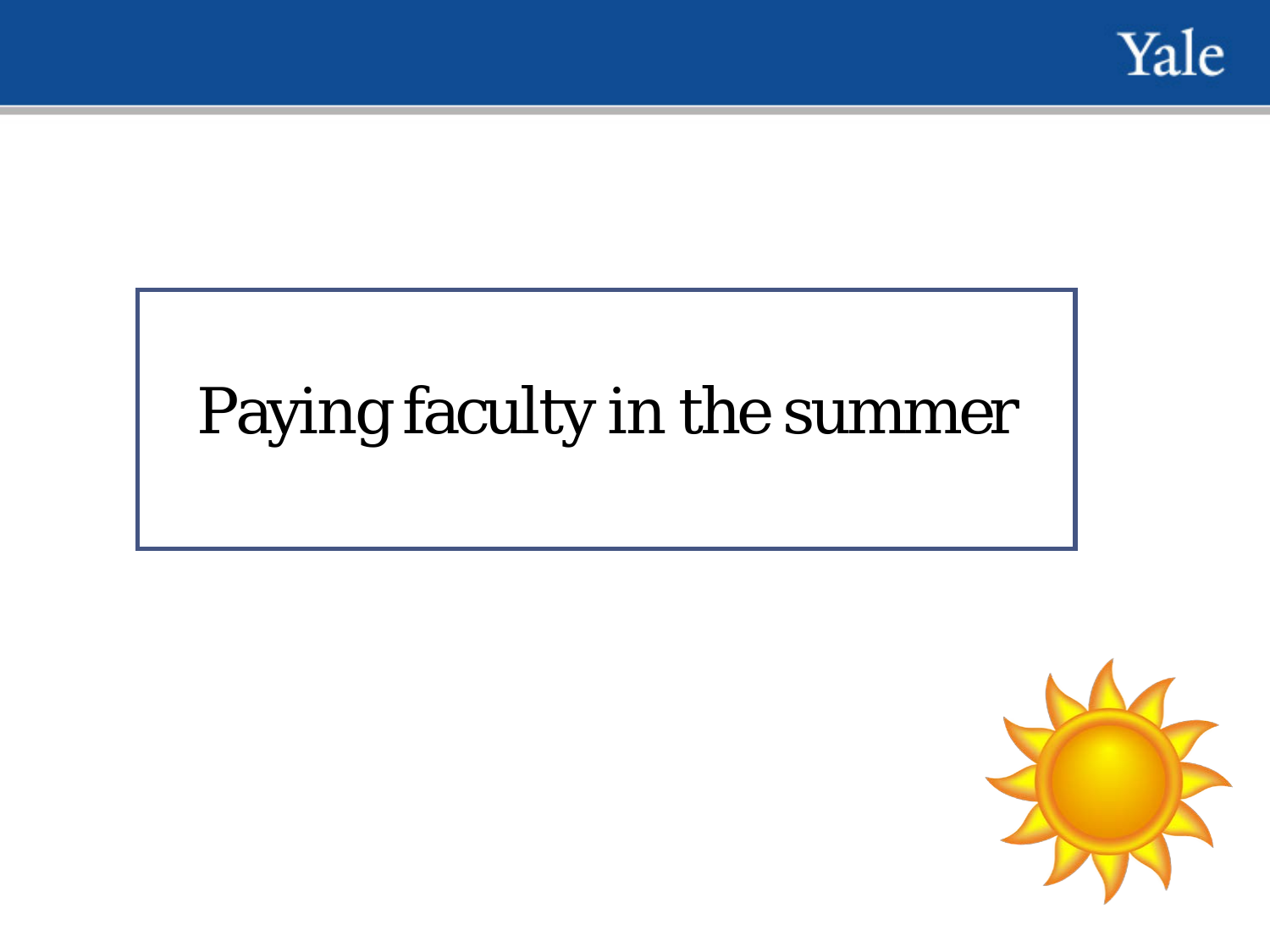• Teaching faculty who work in the summer are all paid with summer compensation, not regular comp

• Full-time, full year faculty must be given a Summer Compensation job

• Faculty in the following categories must be given a Teacher Summer Programs job

- Active faculty who are between appointments
- Active faculty with current appointments but no compensation, this includes Emeritus faculty

• These jobs are added using Add Additional Job in Workday

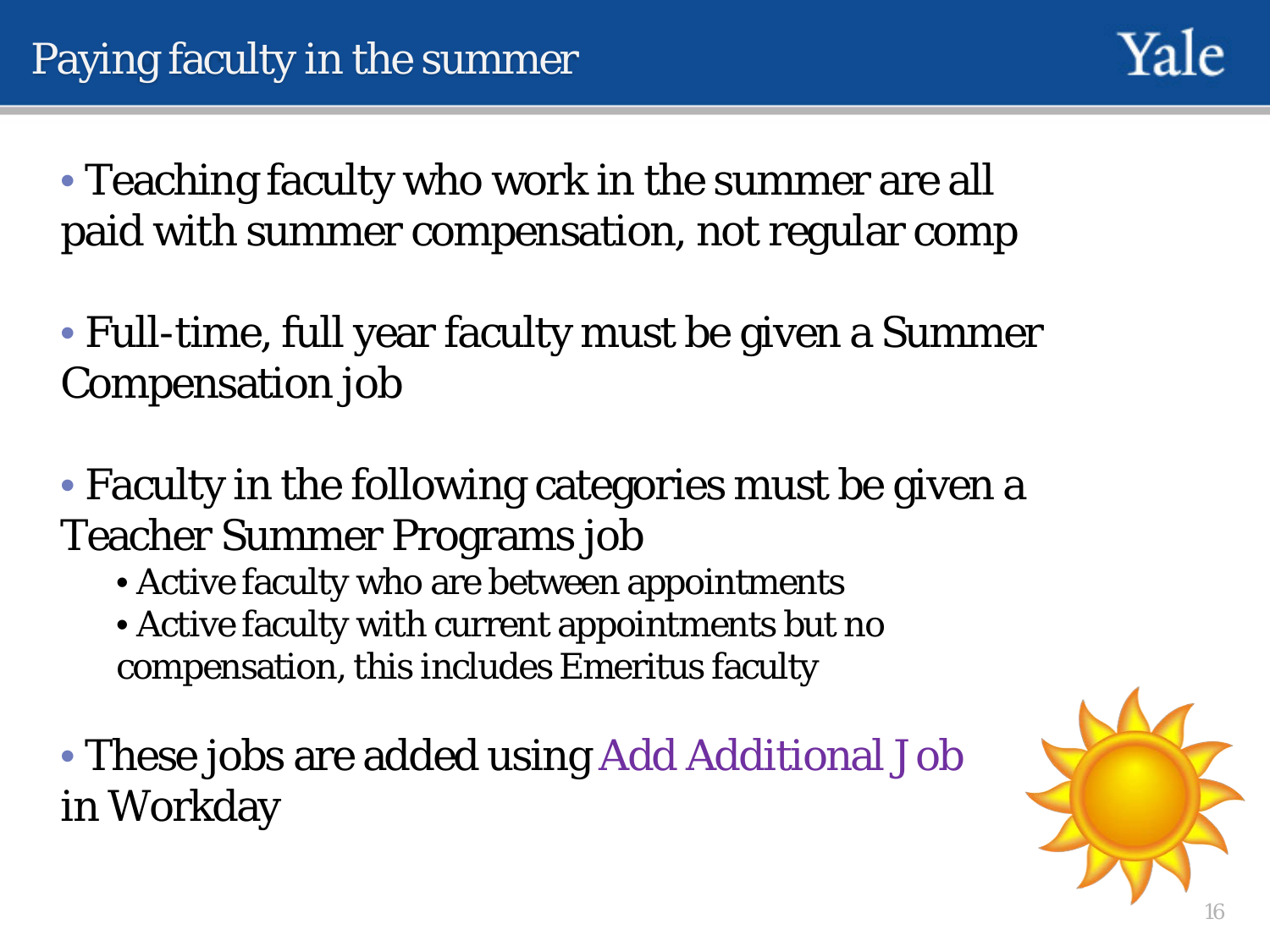

• In all cases, faculty are paid Summer Compensation in Workday using *Manage Period Activity Pay Assignments*

• Procedures for June 2017 are on the OFAS website at <http://facultyadmin.yale.edu/admin-processes>

• Procedures for July 2017 and August 2017 will be added soon

• NOTE: For July 2017 and August 2017, departments only need to complete and submit the Faculty Compensation Form as described above. All jobs and payments will be entered into Workday centrally.

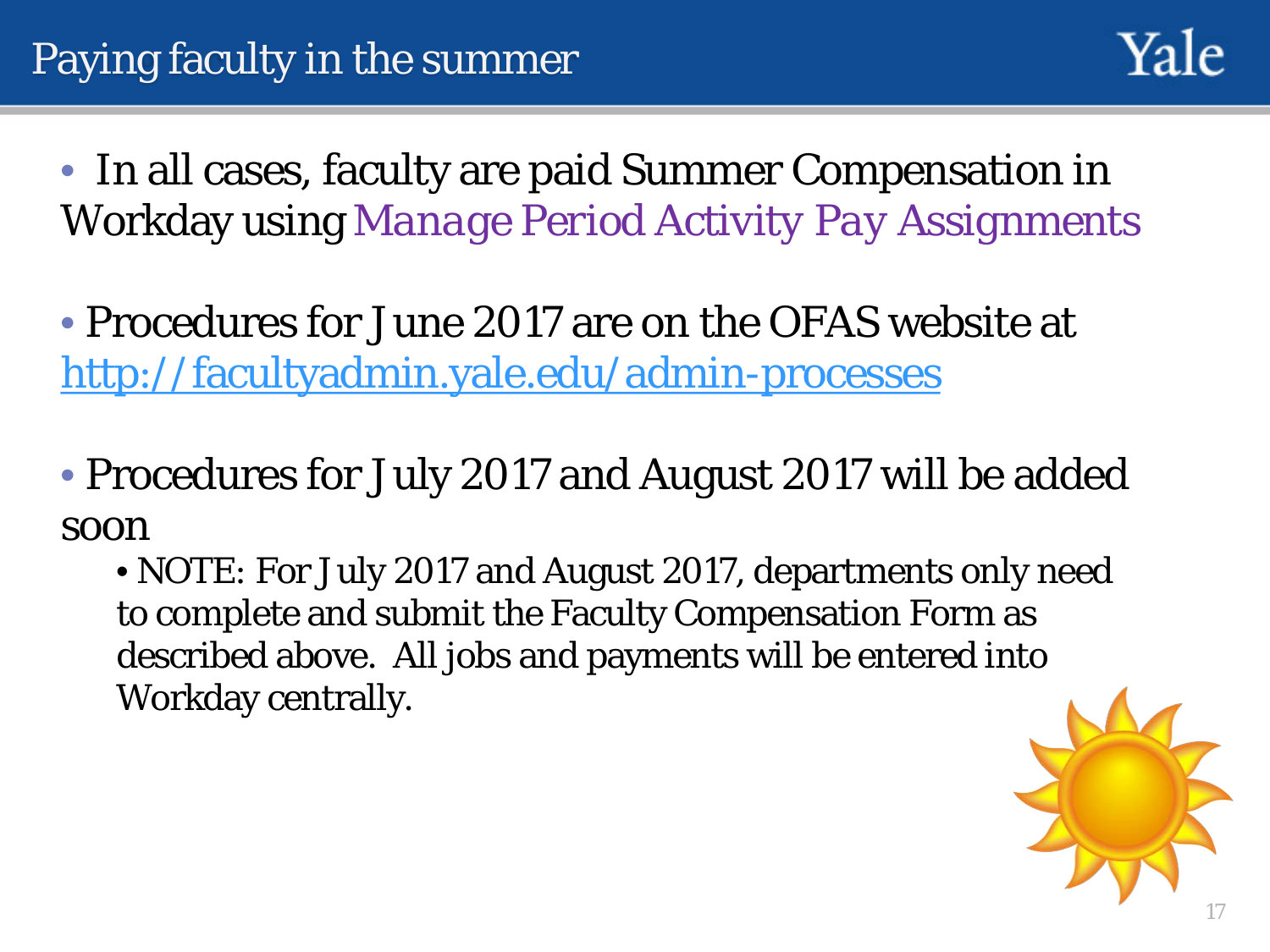

# Onboarding new faculty hires and rehires



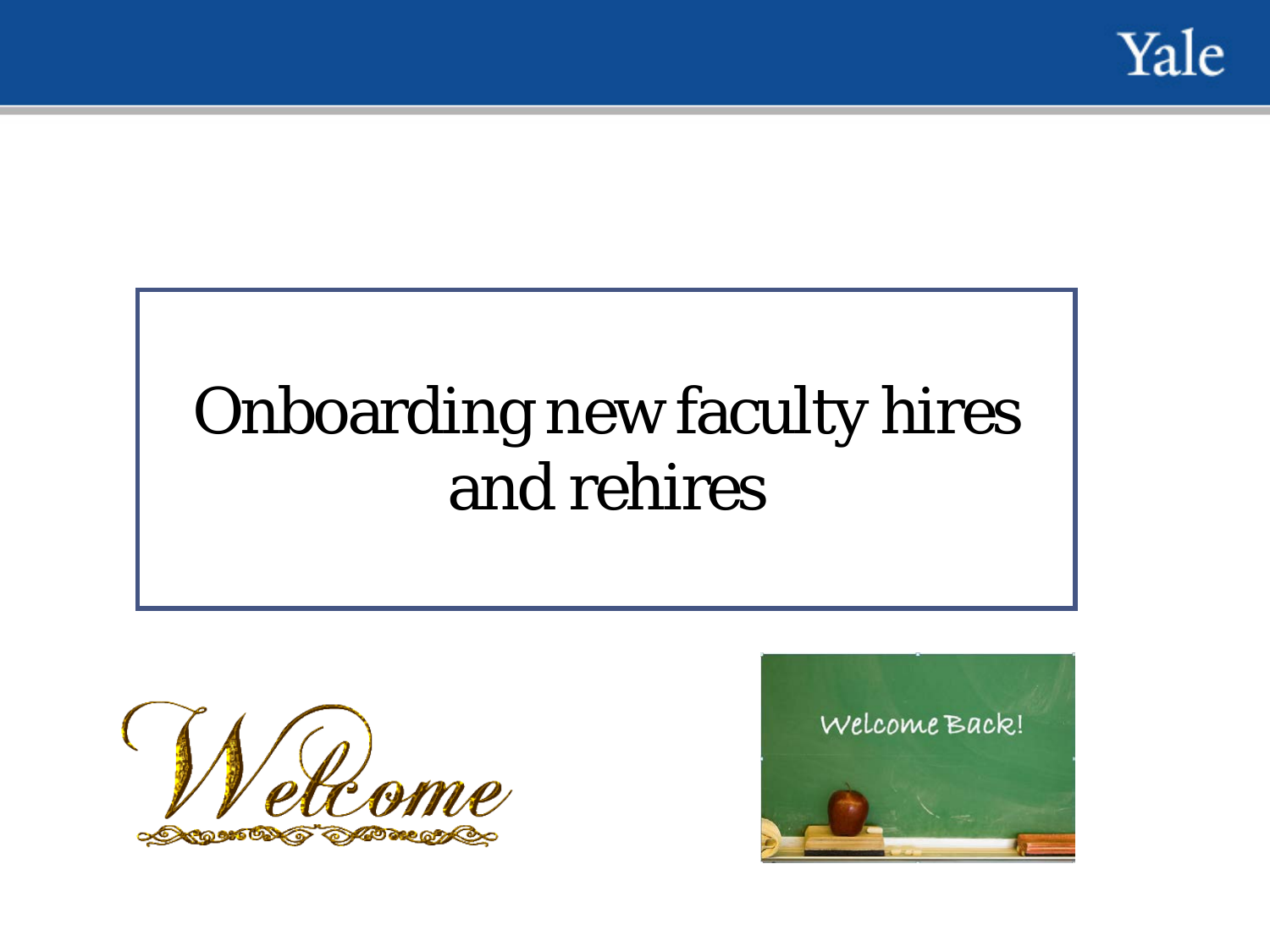### Review documents on OFAS website at [http://facultyadmin.yale.edu/onboarding-procedures](http://facultyadmin.yale.edu/onboarding-procedures-faculty-arrivals)faculty-arrivals

- New Faculty Checklist
	- Faculty Data Collection Form
- Template Welcome Email
- International Faculty Onboarding list
- Transfer-in Checklist

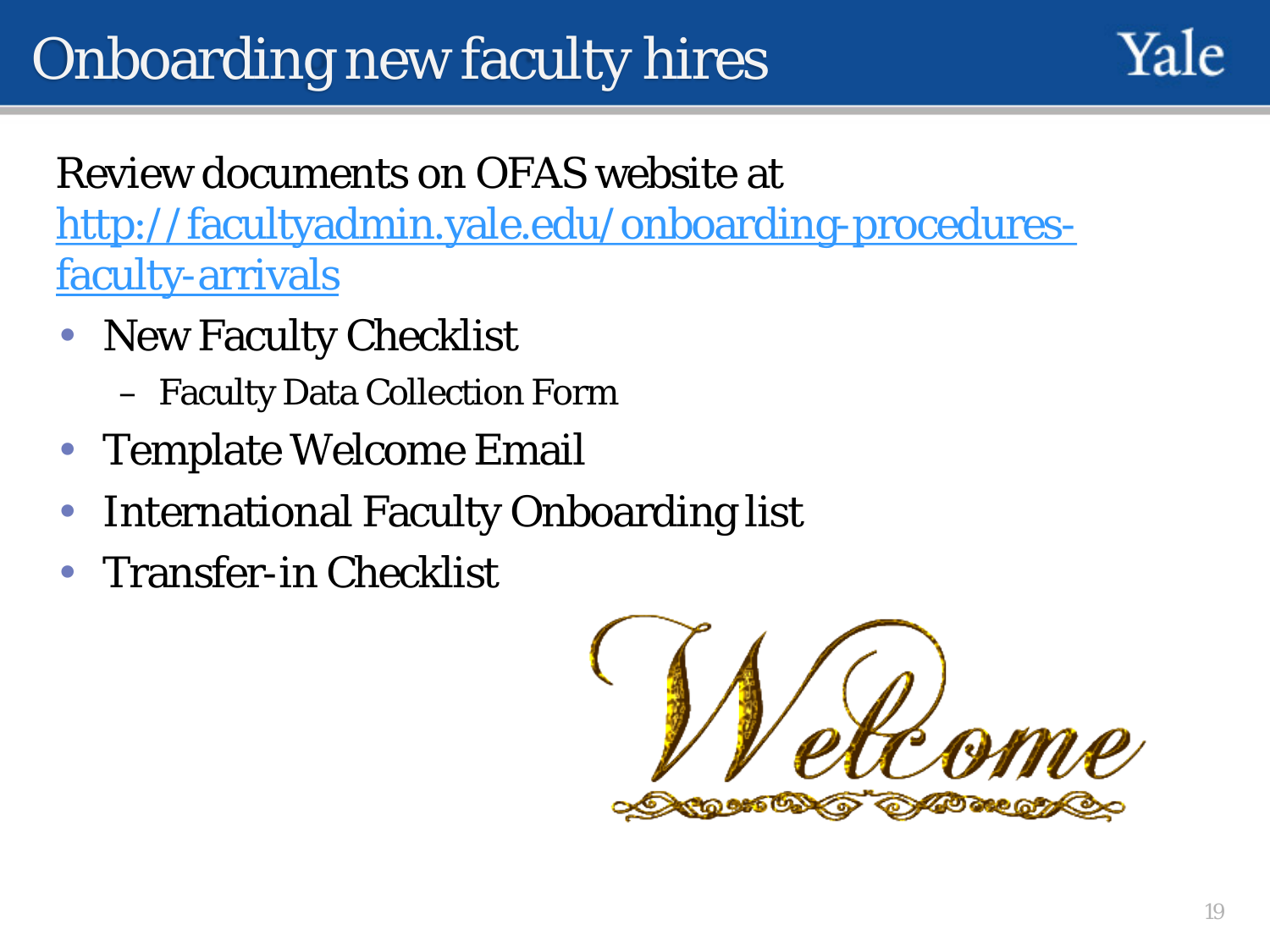### I-9's and our responsibility as an Employer

- $\triangleright$  We must verify the identity and employment eligibility of every employee hired after November 6, 1986.
- The Form I-9 must be retained for inspection; after termination, we must retain the Form I-9 until 3 years after the date of hire or 1 year after the date of termination, whichever is later.
- $\triangleright$  We must refrain from violating or circumventing the Form I-9 process, including anti-discrimination requirements of the law, or we may be subject to civil and/or criminal penalties.

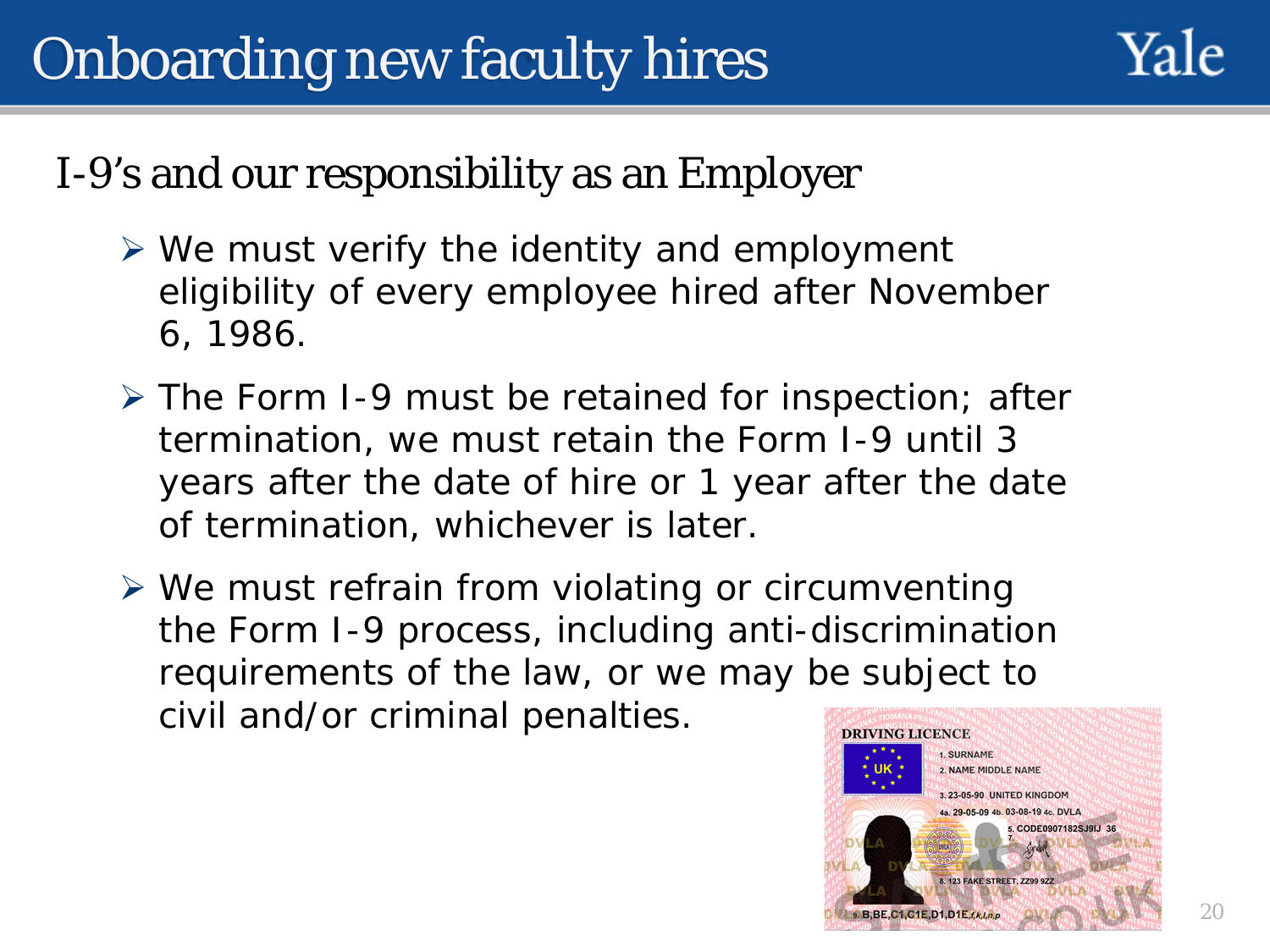

### I-9's  $(con't)$

- $\triangleright$  ALL faculty must complete an I-9 any time after the offer of employment has been accepted but before the end of the first day of employment.
- $\triangleright$  It must be reviewed and approved no later than the third day of employment (e.g. end of day Thursday if the employee started work Monday).
- $\triangleright$  They complete it in Workday. Then, bring their credentials to a Yale I-9 Center for official approval.
	- [https://your.yale.edu/sites/default/files/yale-i-9](https://your.yale.edu/sites/default/files/yale-i-9-centers_2.pdf) centers\_2.pdf

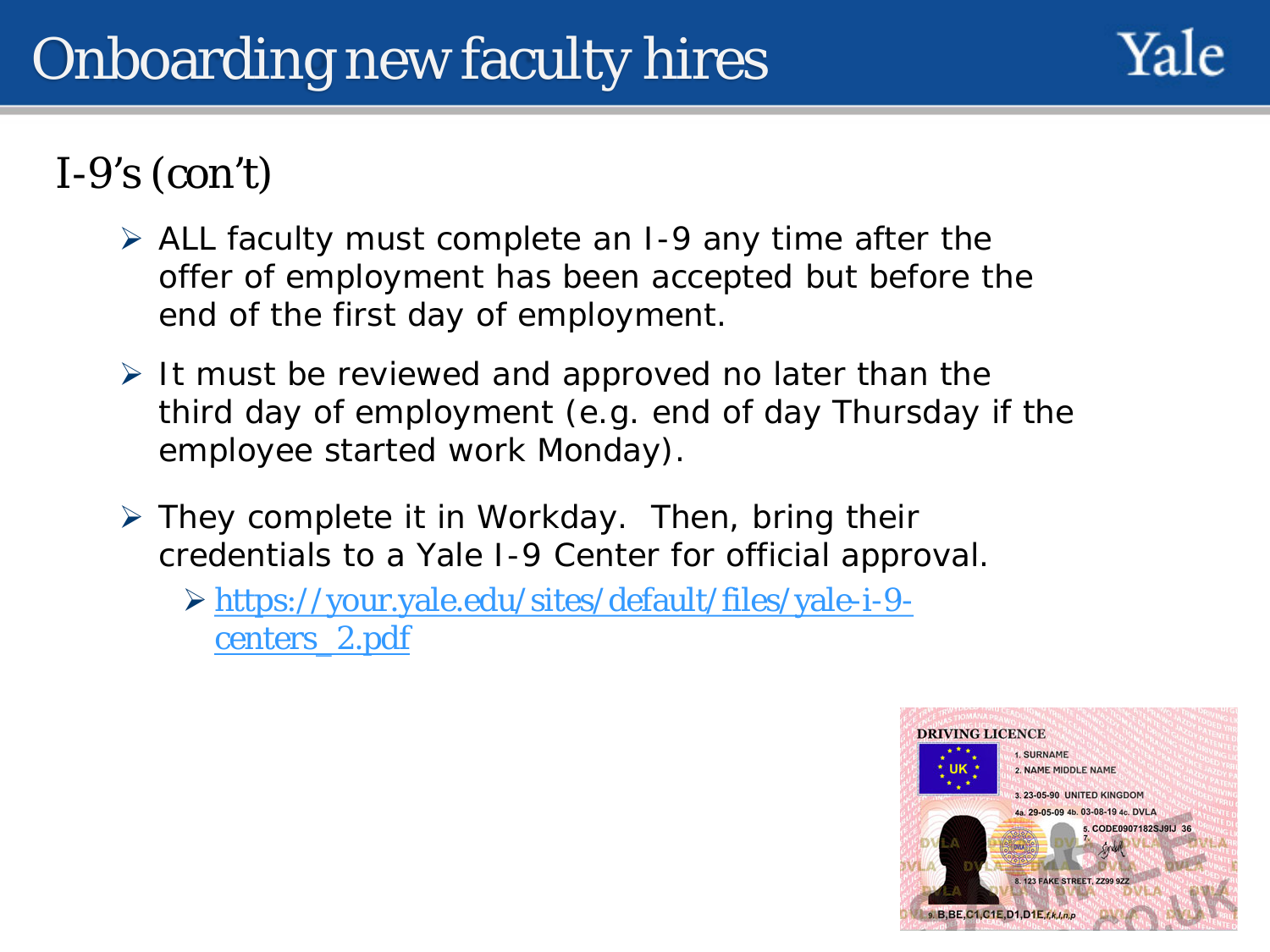

- Academic HR Support Specialists receive daily notifications for faculty who need to complete I-9's
- $\triangleright$  "3 Tries Rule"
	- Make 3 earnest attempts to get the faculty member to complete the I-9
		- $\triangleright$  Email 1-2 times
		- $\triangleright$  Place note in mailbox
		- $\triangleright$  Visit her or his office
	- $\triangleright$  If unsuccessful, escalate to the Employee Service **Center**

Contact the Employee Service Center:

- Email: [employee.services@yale.edu](mailto:employee.services@yale.edu)
- Phone: 203-432-5552

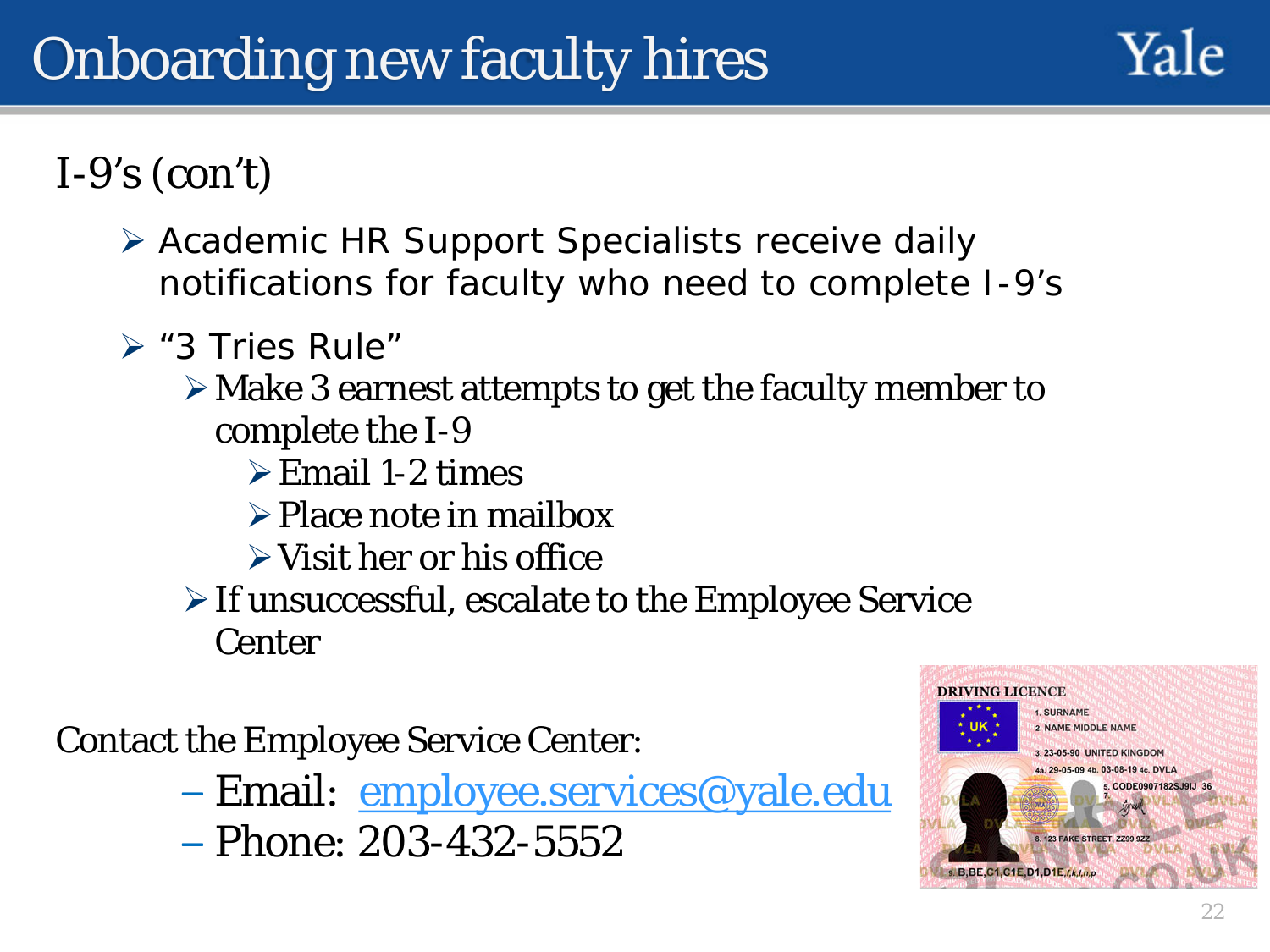Yale

Rehires and reappointments with break in service

- Send template welcome email
- If applicable, remind them to re-enroll in benefits, especially retirement plan
- Check I-9 status

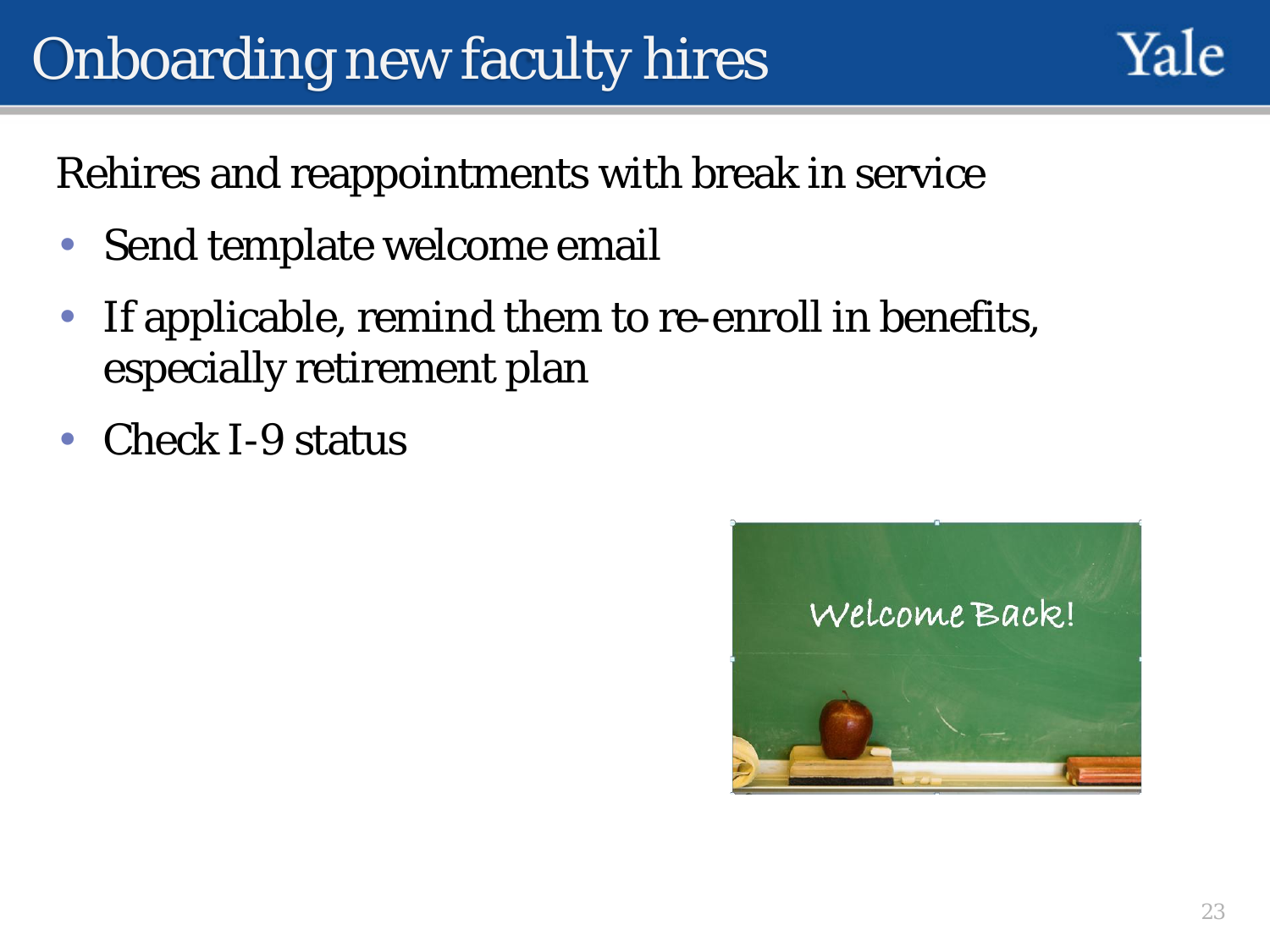

# Off-boarding departing faculty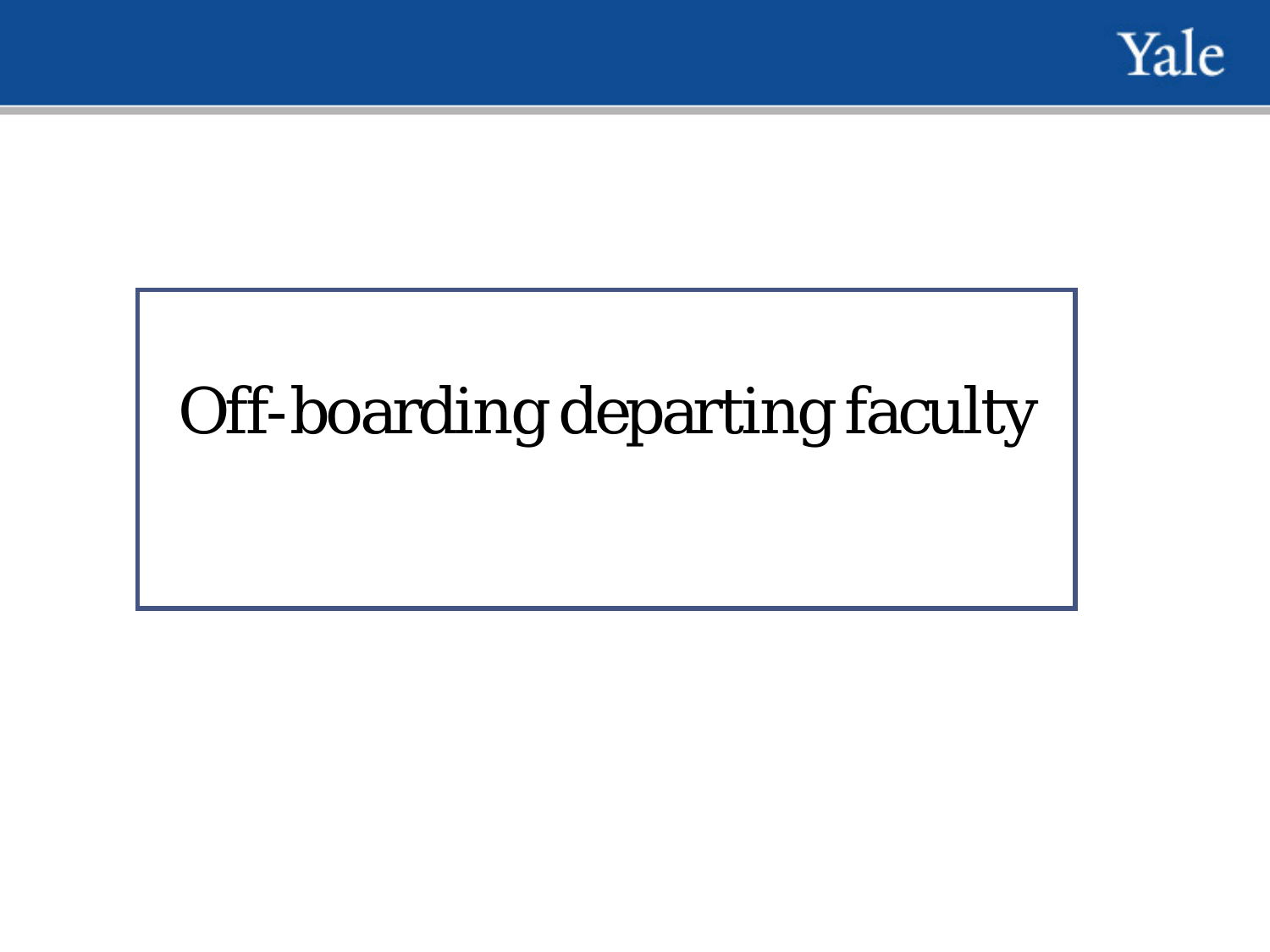# Off-boarding departing faculty

Review information on OFAS website at [http://facultyadmin.yale.edu/boarding-procedures-faculty](http://facultyadmin.yale.edu/boarding-procedures-faculty-departures)departures

- Departures include term ending with no reappointment, resignation, retirement, and the death of a faculty member. Note: Emeritus faculty always remain active.
- [Termination and Transfer Checklist 3501 FR.31](https://your.yale.edu/policies-procedures/forms/3501-fr31-termination-and-transfer-checklist)

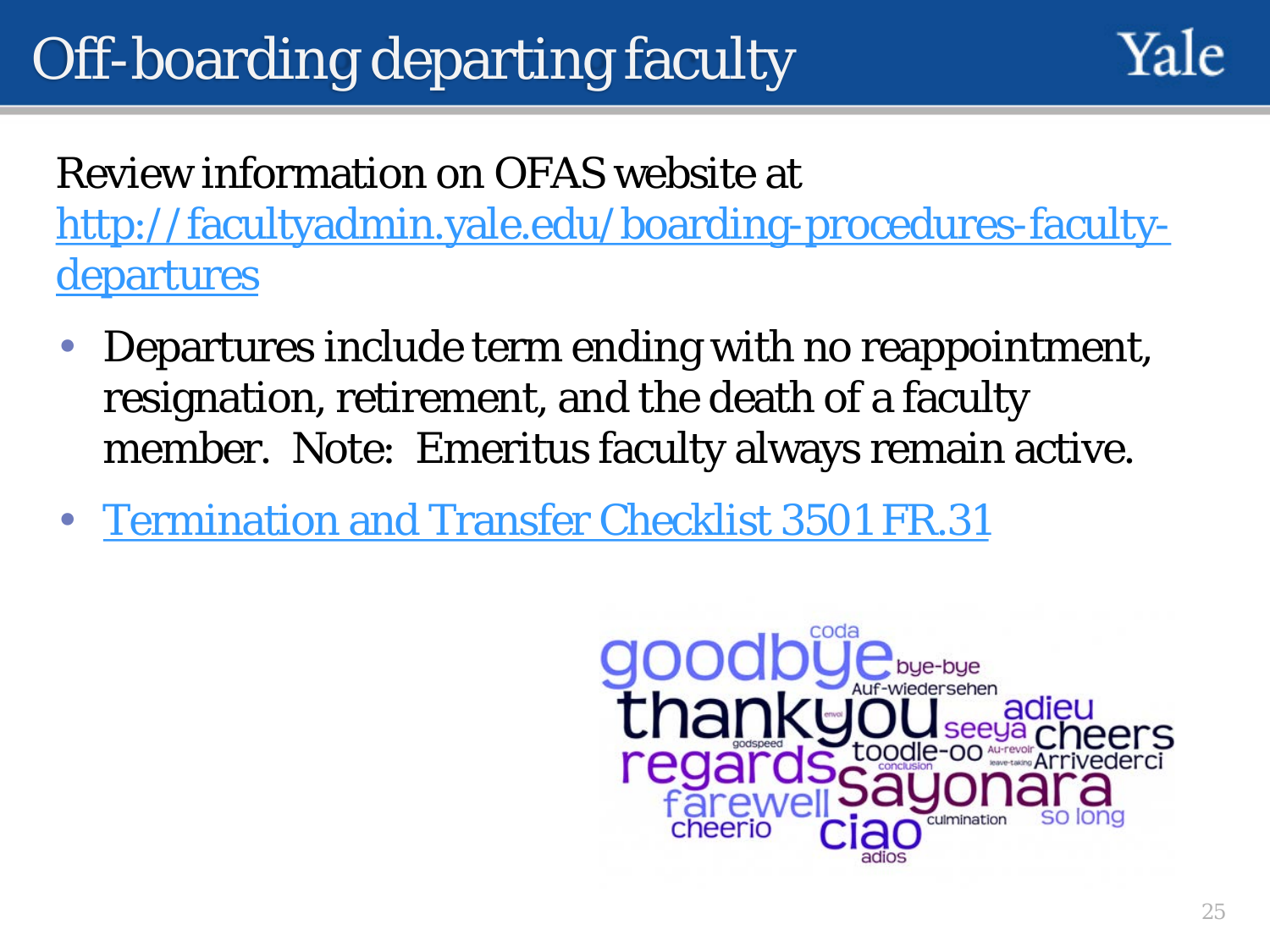# Off-boarding departing faculty



### Terminating faculty in Workday

- Need resignation letter if leaving before original end date.
- Begin by using the "Terminate Employee" business process. Once approved, you will receive a To Do to end the academic appointment(s).
	- If the faculty member has appointments in other departments, notify those departments of the departure.
- The Termination Date = Last Day of Work
- If you receive an error, contact OFAS. There may be a process that is blocking.
- Always close the position.

| <b>Position Details</b>                 |  |
|-----------------------------------------|--|
| <b>Close Position</b>                   |  |
| Is this position available for overlap? |  |
|                                         |  |